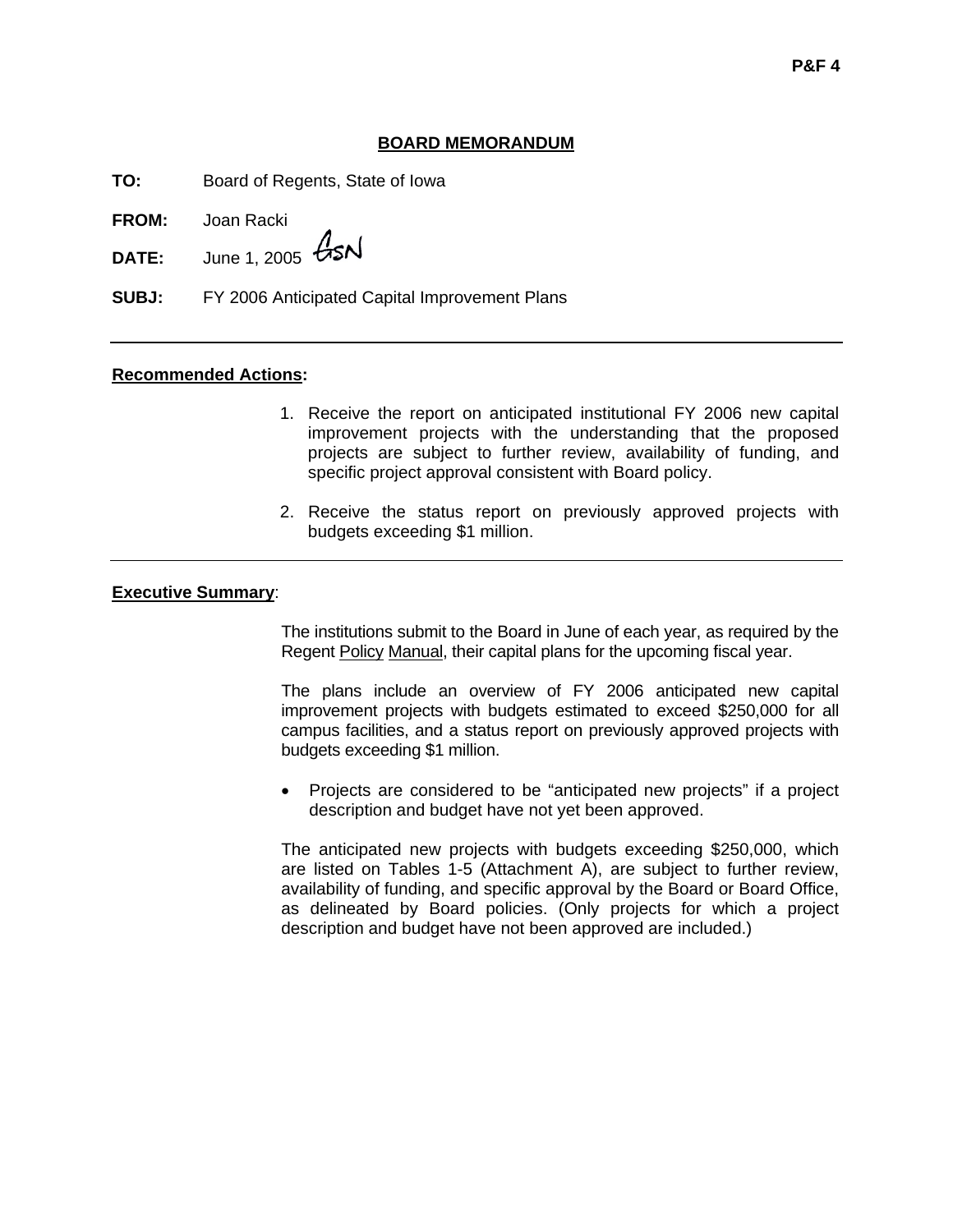The following provides a summary by institution:

| Table | FY 2006 Anticipated New Capital Projects | <b>Amount</b>                  | Page(s) |
|-------|------------------------------------------|--------------------------------|---------|
|       | University of Iowa *                     | \$255,485,000                  | $8 - 9$ |
|       | University of Iowa Hospitals & Clinics*  | 56,675,000                     | 10      |
| 2     | <b>Iowa State University</b>             | 36,407,678                     | 11      |
| 3     | University of Northern Iowa              | 49,913,300                     | 12      |
| 4     | Jowa School for the Deaf                 | 575,000                        | 13      |
| 5     | Iowa Braille and Sight Saving School     | No new projects<br>anticipated | 14      |
|       |                                          | \$399,055,978                  |         |

\* SUI and UIHC have both included the Sports Medicine Center - UI/UIHC Computer Facility project; the costs shown in the table reflect a distribution of funds between the two entities.

Prioritization The institutions were asked to prioritize the anticipated new capital projects included in their respective FY 2006 Capital Plans. Attachment B includes the priorities and the rationale for these priorities as provided by the institutions.

> The Annual Capital Plan also includes a status report on projects with budgets exceeding \$1 million for which a project description and budget have been previously approved. The tables listed below, included as part of Attachment A, list the projects in each category.

| Table | <b>Status Reports</b>                                                                                                                    | <b>Amount</b> | Page(s) |
|-------|------------------------------------------------------------------------------------------------------------------------------------------|---------------|---------|
| 6     | Previously Approved Projects with Budgets<br>Exceeding \$1 Million for Which Construction is<br>Scheduled to be Completed during FY 2006 | \$231,959,130 | 15      |
| 7     | Previously Approved Projects with Budgets<br>Exceeding \$1 Million for Which Construction is<br>Scheduled to Continue Throughout FY 2006 | 248,782,699   | 16      |
| 8     | Previously Approved Projects with Budgets<br>Exceeding \$1 Million for Which Construction is<br>Scheduled to Commence in FY 2006         | 122,527,500   | 17      |
| 9     | Previously Approved Projects with Budgets<br>Exceeding \$1 Million for Which Design will<br>Continue in FY 2006                          | 51,050,000    | 18      |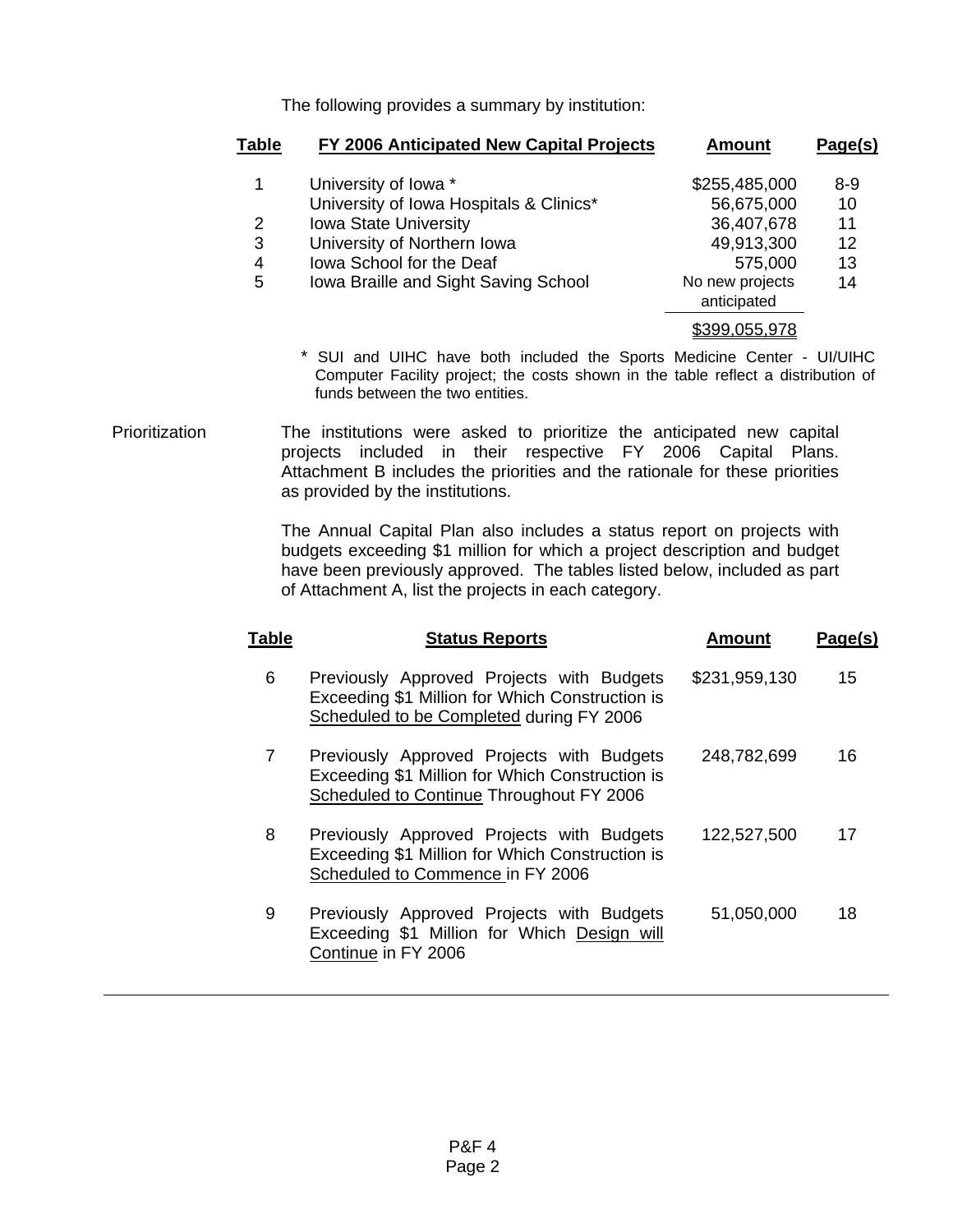## **Strategic Plan:**

 Presentation of the plans is consistent with the Board's Strategic Plan which provides for the Board to demonstrate public accountability and effective stewardship of resources.

 Facilities also aid the Board and its institutions in achieving the priority areas identified in the Board's strategic plan:

- Ensure high-quality educational opportunities for students; and
- Discover new knowledge through research, scholarship, and creative activities.

## **Background:**

Board Policy The institutions submit to the Board each year, as required by the Board's Policy Manual, their annual capital plans for the upcoming fiscal year.

> These plans, in conjunction with the operating budgets, provide an overview of institutional plans and priorities for the upcoming fiscal year.

> The institutions are asked to include on the Plans those projects with budgets estimated to exceed \$250,000 which have a reasonable likelihood of being initiated during the upcoming fiscal year.

> As described in P&F 2, the Board, in the fall of 2004, adopted a number of new thresholds which increased institutional and Board Office authority for capital projects. Project descriptions and budgets for projects estimated to cost between \$250,000 and \$2 million can now be approved by the Board Office (except for new buildings where a project budget exceeding \$1 million requires approval of the Board); the Board Office retains the discretion to forward items delegated to it for Board action.

> The listing of anticipated new projects (Tables 1-5) does not include those projects for which a project description and budget have already been approved by either the Board or Board Office consistent with Board policies. Status reports on previously approved projects with budgets exceeding \$1 million are included in a separate section of the report. (Tables 6-9)

> The listing of anticipated new projects provides an opportunity for comment on the proposed projects for which the Board/Board Office has not yet approved a project description and budget.

> All projects included in the plans are subject to Regent processes for capital projects including approval of project descriptions and budgets, architectural/engineering selections, and schematic designs. The Board must also grant permission to proceed with project planning for all projects with budgets exceeding \$2 million.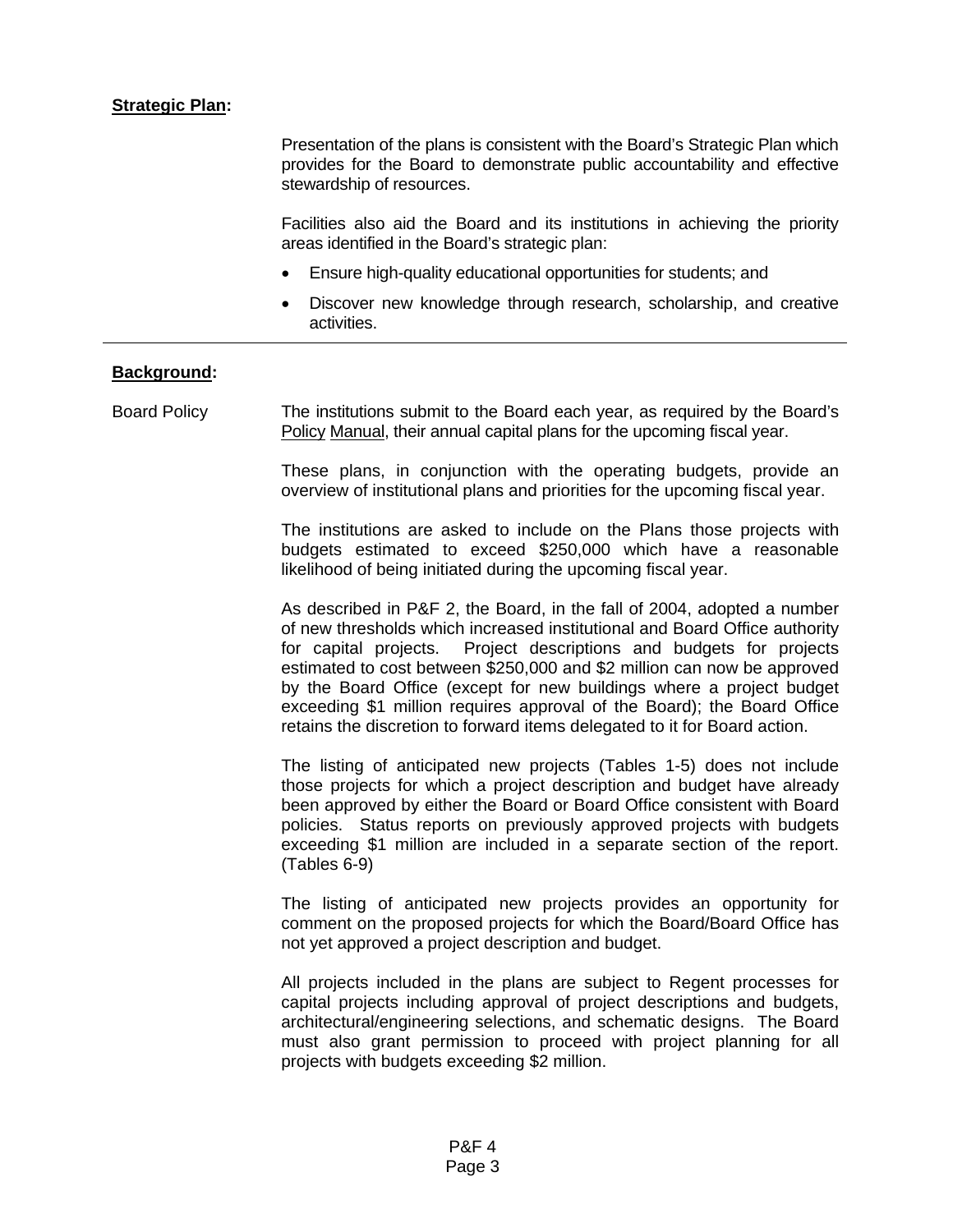Importance of **Facilities** Quality facilities are an integral part of the academic enterprise; they help ensure quality academic programs and the ability to attract and retain faculty and students.

Quality facilities are needed to:

- Compete for faculty and staff;
- Improve the research productivity of the faculty; and
- Compete for students.
- Historical Context **Construction** There have been "peaks" and "valleys" in higher education new facility construction over the last two hundred years. Between 1950 and 1975, the amount of higher education space tripled. More college and university space was constructed during that 25 year period than in the prior 200 years. (*The Decaying American Campus, A Ticking Time Bomb,* 1989, page 6.) Iowa shared in this growth in square footage as enrollment grew, and funds were available to construct the facilities to meet the increased demand.

 According to data provided as part of the Facilities Governance Report presented to the Board in February 2005, more than 45% of the existing Regent gross square footage (33.2 million gross square feet) was constructed between 1950 and 1980, with more than 22% of the total space constructed in the ten-year period between 1961 – 1970.

 The age of facilities is one of the factors contributing to the amount of deferred maintenance and fire safety issues.

Historical Context – Financing 1995 to 2003 Between 1995 and 2003, the Iowa General Assembly appropriated more than \$280 million from the Rebuild Iowa Infrastructure Fund and the restricted capital funds account of the tobacco settlement trust fund to the Regents.

- These appropriations have included funds for new construction, as well as major renovations and utility improvements.
- At the same time as this construction was occurring, the institutions identified a need to upgrade or replace aging campus residential facilities, many of which were constructed during the 1960s and were thus part of the "peak construction boom" identified above.
- The three university foundation capital campaigns and the Iowa School for the Deaf Foundation have also generated significant gifts for campus facilities.
- 2004 2005 The 2004 General Assembly authorized and the Governor approved the sale of Academic Building Revenue Bonds in the amount of \$120 million for high priority facility needs at the Regent universities to support instruction and research.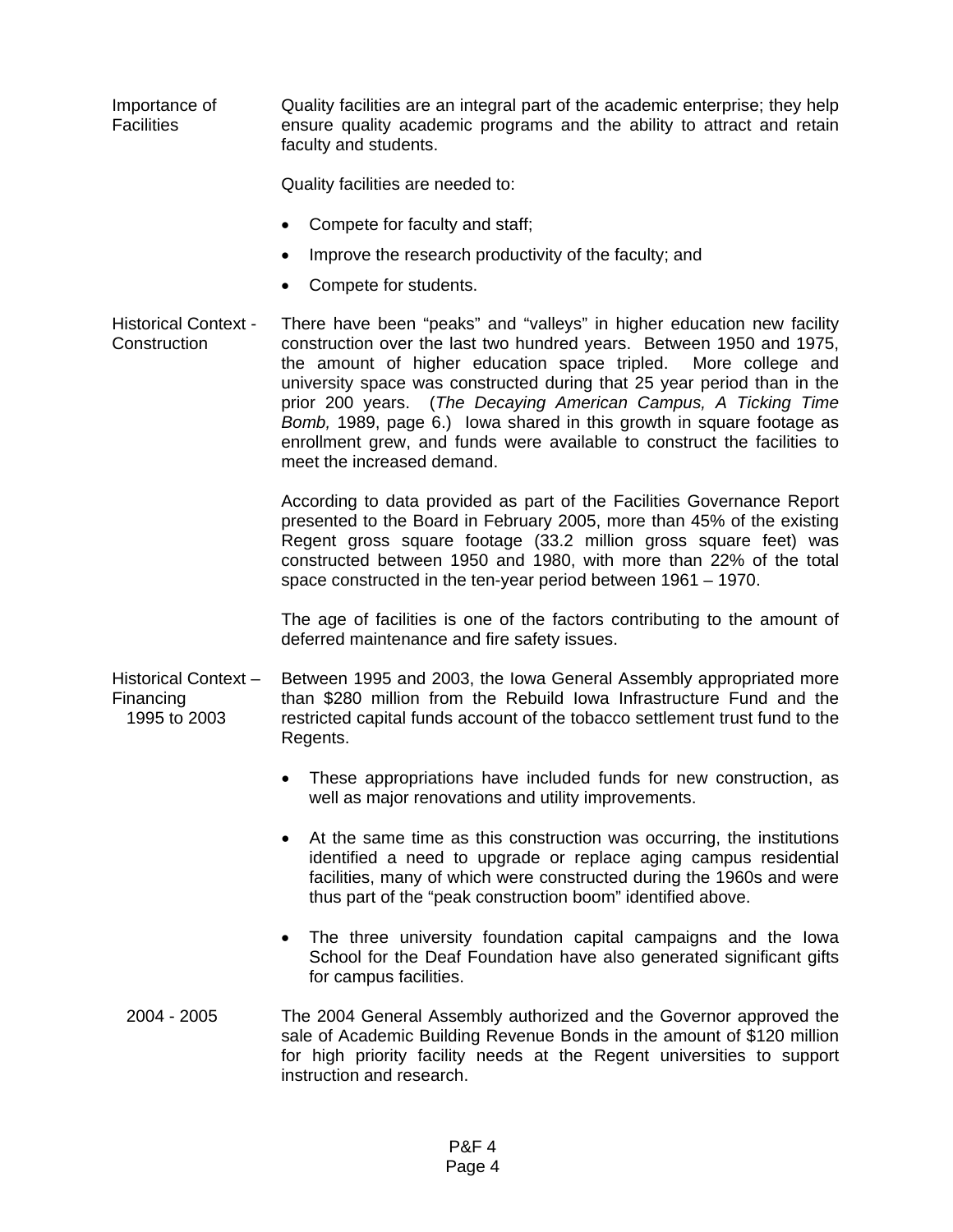The 2004 and 2005 legislative sessions each appropriated \$500,000 from the Rebuild Iowa Infrastructure Fund for maintenance needs at the special schools.

| <b>Analysis:</b> |
|------------------|
|                  |

Anticipated New Capital Projects Tables  $1 - 5$  of Attachment A (pages 8 to 14) include a listing of the anticipated new capital projects which the institutions anticipate bringing forward for Board action during FY 2006. The projects total \$399 million.

> Consistent with the process followed in previous years, the institutions were asked to include projects on their lists if the Board or Board Office had not yet approved a project description and budget for the project, even if the Board had taken one or more steps of its capital approval process.

> The footnotes to the tables include notations as to whether a project was included on the FY 2005 Annual Capital Plan (presented in June 2004) or the FY 2006 – FY 2010 All Funds Capital Plan (presented in September 2004).

> This year, the institutions were asked to identify the anticipated FY 2006 requested Board / Board Office action; these actions are included in the tables.

> Most of the projects on the lists are those for which the Board has already granted permission to proceed with project planning or they appeared on either the FY 2005 Annual Plan or the FY 2006 – FY 2010 All Funds Five-Year Plan.

> The University of Iowa has, however, listed a number of potential new utility improvement projects. (see Table 1, page 8)

Anticipated New **Projects** The table on page 2 of this memorandum includes the summary of anticipated new projects by institution.

> The distribution of all anticipated new projects including those listed above *by type of project* (as categorized by the institutions) is as follows:

## **FY 2006 Anticipated New Capital Projects (Tables 1-5) By Type of Project**

|                                                     | Anticipated<br><b>Costs</b> |
|-----------------------------------------------------|-----------------------------|
| Fire and Environmental Safety                       | 4,152,660<br>S.             |
| <b>Building Deferred Maintenance</b>                | 12,170,018                  |
| Utility Expansion/Improvements/Deferred Maintenance | 80,568,000                  |
| <b>New Building Construction</b>                    | 174,338,000                 |
| Remodel / Renovation                                | 101,164,000                 |
| Parking/Road and Other                              | 26,663,300                  |
| <b>Total</b>                                        | \$399,055,978               |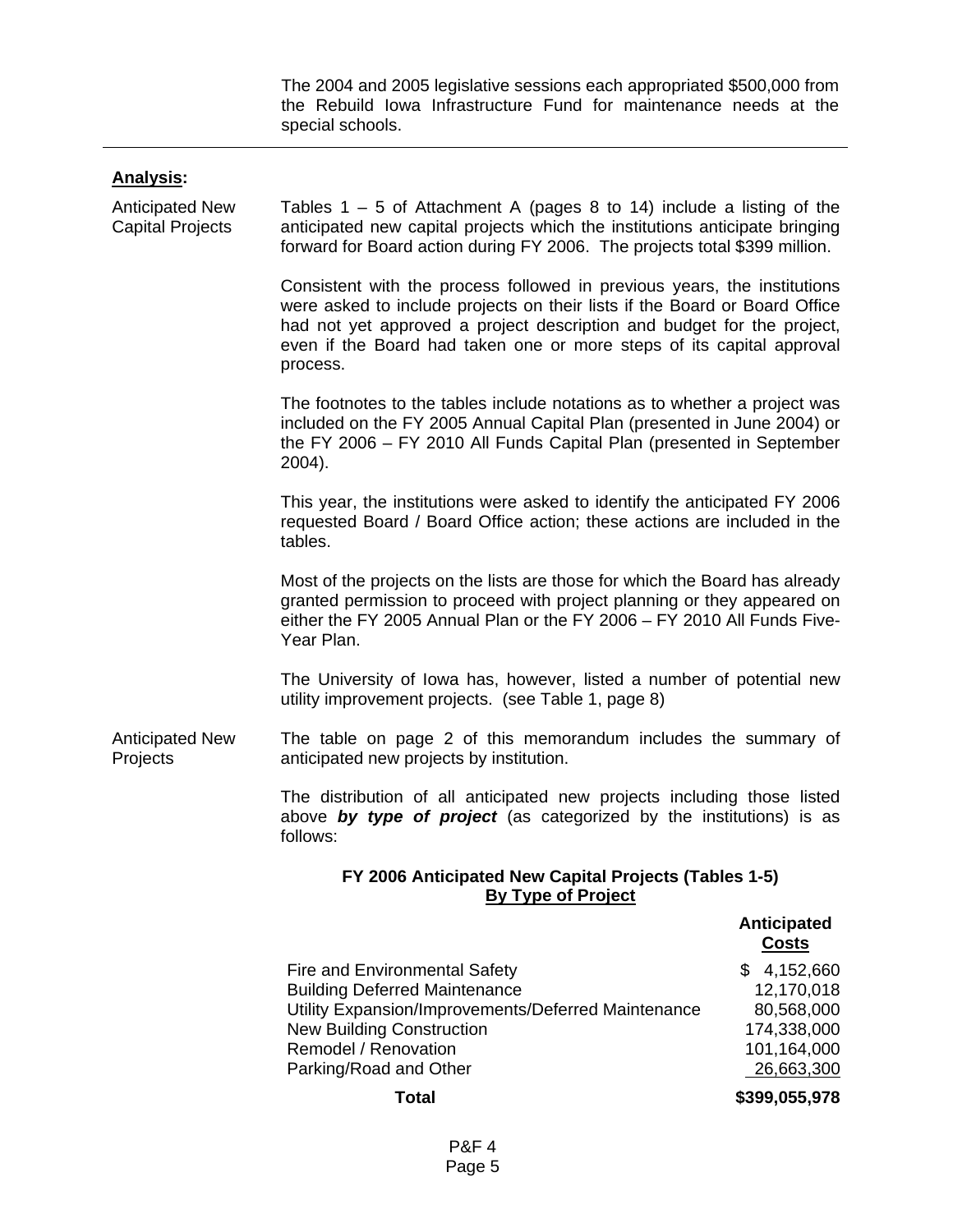While the dollar amount shown for new building construction is large, two projects (SUI-College of Public Health Academic Building, and SUI-Campus Recreation Facility) account for more than \$93 million of the \$174 million total.

Source of Funds The distribution of the anticipated new capital projects *by source of funds* is as follows:

# **FY 2006 Anticipated New Capital Projects (Tables 1-5) By Source of Funds**

|                                                                                      | <b>Amount</b> |
|--------------------------------------------------------------------------------------|---------------|
| Improvement Funds and Revenue Bonds of Self-<br><b>Supporting Enterprises</b>        | \$209,265,060 |
| <b>UIHC Building Usage Funds and Revenue Bonds</b>                                   | 56,675,000    |
| State Appropriations / Academic Building Revenue<br><b>Bonds</b>                     | 31,375,000    |
| State Appropriations / Academic<br><b>Building</b><br>Future<br><b>Revenue Bonds</b> | 36,600,000    |
| Gifts, Earnings and Fees; Grants                                                     | 23,600,000    |
| <b>Current and Future Federal Appropriations</b>                                     | 16,814,077    |
| <b>Operating Budgets - Building Repair/ Building Renewal</b>                         | 11,250,618    |
| Other                                                                                | 13,476,223    |
| <b>Total</b>                                                                         | \$399,055,978 |

 The listing of all new, anticipated projects on Tables 1-5, Attachment A, includes the proposed source of construction funds as well as the estimated operations and maintenance costs and the proposed source of funds for these costs.

Prioritization of Projects In response to a request from the Board Office, each of the institutions provided a prioritization of the anticipated new projects included on its FY 2006 Capital Plan.

> The University of Iowa and the University of Northern Iowa have prioritized their projects based upon funding source; the University of Iowa has also included timing in its analysis.

> University of Iowa Hospitals and Clinics has divided its projects into two priority groups. Projects in the first group are needed to meet requirements for compliance with life-safety and building codes or regulatory and accreditation standards, or to meet patient service needs while enhancing revenues and/or decreasing operating expenses.

> Iowa State University has prioritized all projects on its Plan with the project priorities being established using a number of criteria including personal safety of students, faculty, staff and visitors, preservation and protection of facility infrastructure, academic program priorities, and the likelihood of project funding from bond authorization and private giving.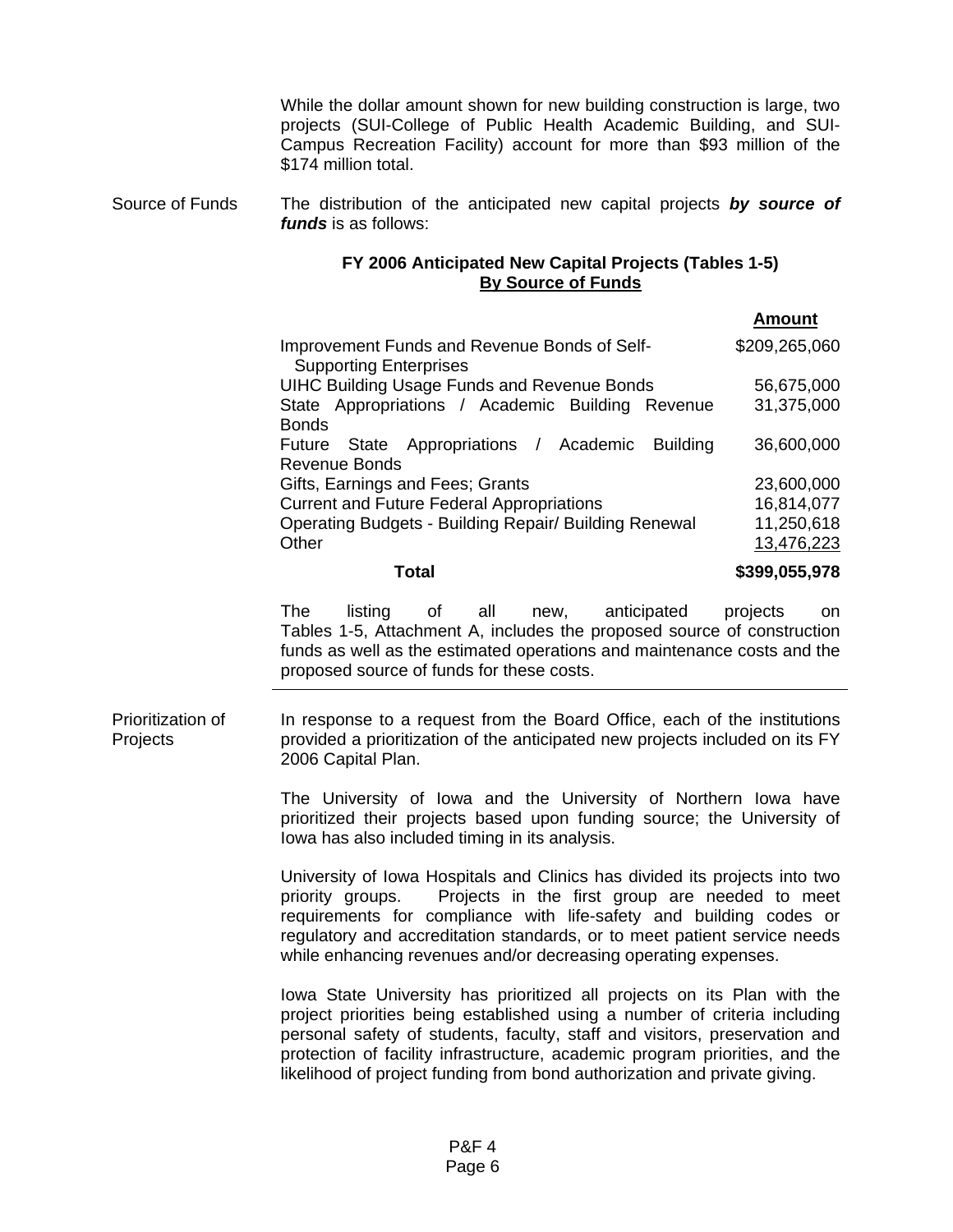Iowa School for the Deaf has also ranked the two projects on its plan.

Details of each institution's prioritization are included in Attachment B.

| <b>Status Report</b>                         | The institutions have submitted status reports for projects for which the<br>Board has previously approved project descriptions and budgets greater<br>than \$1 million.                                                                                                                                                                          |
|----------------------------------------------|---------------------------------------------------------------------------------------------------------------------------------------------------------------------------------------------------------------------------------------------------------------------------------------------------------------------------------------------------|
| Construction to be<br>Completed -<br>Table 6 | A listing of these projects scheduled to be completed in FY 2006 is<br>included in Table 6, page 15. The approved project budgets total more<br>than \$231 million.                                                                                                                                                                               |
| Construction to<br>Continue<br>Table 7       | Table 7, page 16, provides a listing of major projects for<br>which<br>construction is scheduled to continue throughout FY 2006.<br>These<br>projects total more than \$248 million.                                                                                                                                                              |
| Construction to<br>Commence<br>Table 8       | Projects previously approved by the Board which are scheduled to<br>commence construction in FY 2006 are listed on Table 8, page 17. The<br>projects total more than \$122.5 million.                                                                                                                                                             |
| Projects in Design<br>Table 9                | Table 9, page 18, includes information on previously approved projects<br>for which design will continue during FY 2006. Due to the complexity of<br>the project, it is anticipated that design will continue throughout the fiscal<br>year on the ISU - College of Veterinary Medicine - Teaching Hospital<br>and Diagnostic Laboratory project. |

H:\BF\2005\05jundoc\0605\_capitalplans.doc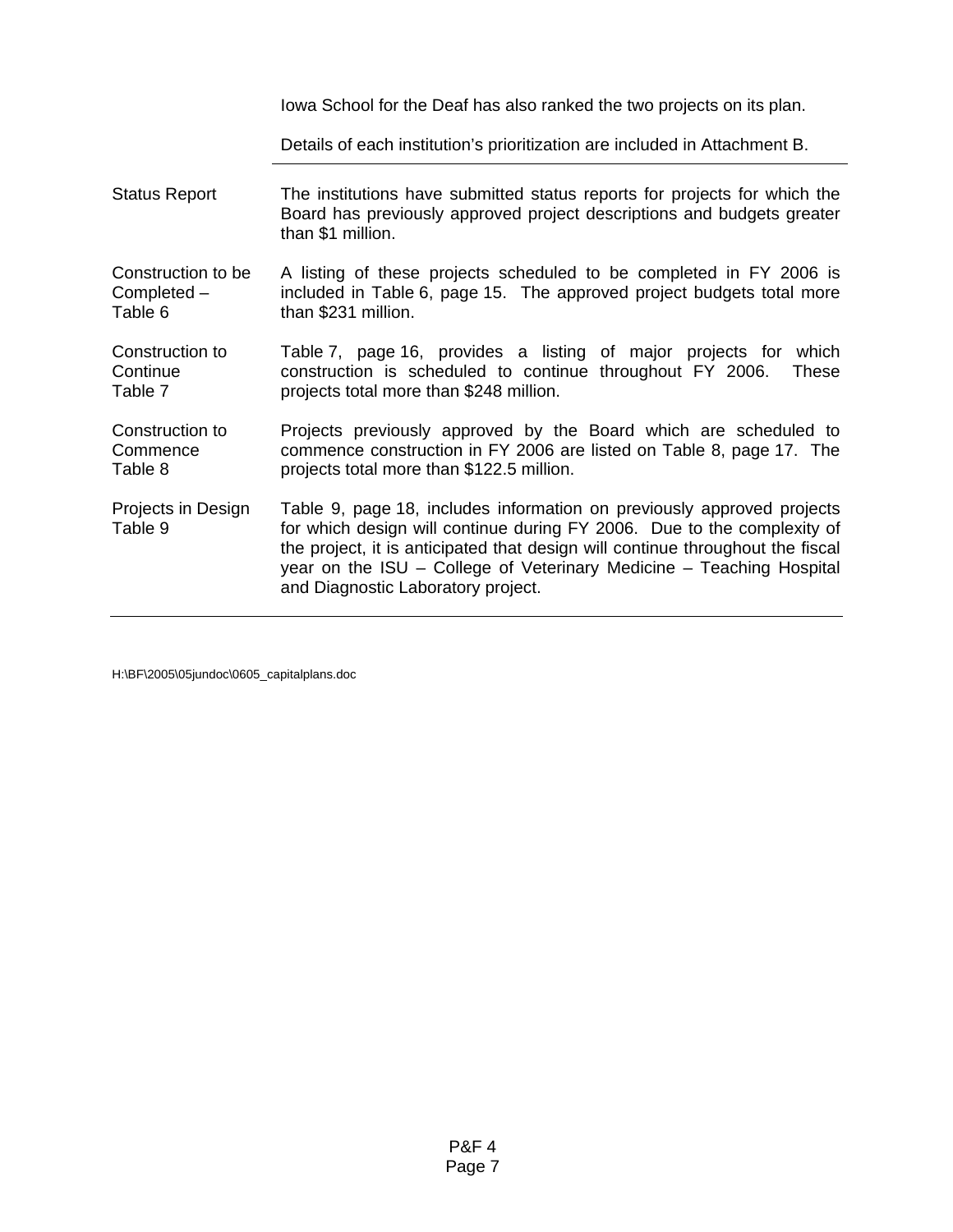#### **ATTACHMENT A TABLE 1 UNIVERSITY OF IOWA ANTICIPATED NEW CAPITAL PROJECTS - FY 2006 SUMMARY BY PROJECT CATEGORY**

**FY 2006**

|                                                                                              | <b>FY ZUUD</b><br>Anticipated<br>Requested<br><b>Board/Board Office</b> | <b>Estimated</b><br>Total<br>Project        | Anticipated<br>Source<br>of Construction                                                 | <b>Estimated</b><br>Annual Increased<br>Oper. & Maint. | Anticipated<br>Source<br>of O&M     |
|----------------------------------------------------------------------------------------------|-------------------------------------------------------------------------|---------------------------------------------|------------------------------------------------------------------------------------------|--------------------------------------------------------|-------------------------------------|
| <b>Project Categories/Project</b>                                                            | Action(s) <sup>1</sup>                                                  | <b>Cost</b>                                 | Fund(s)                                                                                  | (O&M) Costs                                            | Fund(s)                             |
| Fire & Environmental Safety <sup>®</sup>                                                     |                                                                         |                                             |                                                                                          |                                                        |                                     |
| Various Projects                                                                             | PDB<br>BoR Office / Inst                                                | \$<br>500,000<br>1,000,000                  | <b>Building Renewal Funds</b><br>Treasurer's Temporary Investments                       | Not Applicable                                         |                                     |
| <b>Subtotal</b>                                                                              |                                                                         | 1,500,000<br>\$                             |                                                                                          |                                                        |                                     |
| Deferred and Critical Maintenance (non-utility) <sup>6</sup>                                 |                                                                         |                                             |                                                                                          |                                                        |                                     |
| Various Projects                                                                             | PDB<br>BoR Office / Inst                                                | 2,100,000<br>S.<br>500,000<br>2,600,000     | <b>Building Renewal Funds</b><br>Treasurer's Temporary Investments                       | Not Applicable                                         |                                     |
| Bowen Science Building - HVAC Improvements                                                   | BoR Ofc - PDB                                                           | 500,000                                     | <b>Building Renewal Funds</b>                                                            | Not Applicable                                         |                                     |
| <b>Subtotal</b>                                                                              |                                                                         | 3,100,000<br>\$                             |                                                                                          |                                                        |                                     |
| <b>New Building Construction</b><br>College of Public Health Academic Building <sup>o</sup>  | PTP, A/E                                                                | 18,900,000<br>\$<br>15,000,000<br>4,400,000 | Future State Appropriations/<br>Academic Building Bonding Authorization<br>Revenue Bonds |                                                        |                                     |
|                                                                                              |                                                                         | 38,300,000                                  | Gifts, Earnings and Fees                                                                 | \$<br>858,000                                          | General Fund                        |
| Campus Recreation Facility <sup>6</sup>                                                      | PS, SD, PDB                                                             | 55,000,000                                  | Revenue Bonds                                                                            | 850,000                                                | Rec. Fees                           |
| Public Safety & Multiple Services Facilities                                                 | PTP, A/E, PS, SD, PDB                                                   | TBD $3$                                     | Revenue Bonds                                                                            | 319,000                                                | General Fund                        |
| Regulated Waste Management Facility <sup>6</sup>                                             | PTP, A/E, PS, SD, PDB                                                   | 8,000,000                                   | Utility System Revenue Bonds                                                             | 70,500                                                 | <b>Utilities</b>                    |
| Sports Medicine Center and UI/UIHC Computer Facility <sup>2</sup>                            | PTP, A/E                                                                | 12,333,000<br>2,467,000<br>14,800,000       | UIHC Building Usage Funds/<br><b>ITS Operating Revenue</b>                               | 1,153,000                                              | Patient Revenue &<br>ITS Oper. Rev. |
| <b>Burge Hall Tower Addition</b>                                                             | PTP, A/E                                                                | 8,150,000                                   | Residence System Improv. Fund and/or<br>Revenue Bonds                                    | 75,000                                                 | Res. Services                       |
| Library Renovations / Storage Facility <sup>6</sup>                                          | PTP, A/E                                                                | 17,700,000                                  | Future State Appropriations/                                                             | 33,200                                                 | General Fund                        |
| Subtotal                                                                                     |                                                                         | \$141,950,000                               | Academic Building Rev. Bonds                                                             |                                                        |                                     |
| <b>Utility Improvements</b><br>West Campus Chilled Water Plant - Phase 1B <sup>4</sup>       | SD, PDB                                                                 | 24,150,000<br>\$                            | Utility System Revenue Bonds                                                             | 80,000                                                 | <b>Utilities</b>                    |
| East Campus Chilled Water Plant                                                              | SD, PDB                                                                 | 29,000,000                                  | Utility System Revenue Bonds                                                             | 80,000                                                 | <b>Utilities</b>                    |
| Utility System Reliability Improvements                                                      | PTP, A/E, PDB                                                           | 5,000,000                                   | Utility System Revenue Bonds and/or<br>Repair and Improvement Funds                      | Not Applicable                                         |                                     |
| Boiler 10 Air Pollution Control Upgrades                                                     | PTP, A/E, PDB                                                           | 7,000,000                                   | Utility System Revenue Bonds                                                             | Not Applicable                                         |                                     |
| Power Plant - River Water Pump House <sup>5</sup>                                            | <b>PDB</b>                                                              | 5,500,000                                   | Utility System Revenue Bonds and/or<br>Repair and Improvement Funds                      | 160,000                                                | <b>Utilities</b>                    |
| Power Plant - Makeup Water System Improvements <sup>3</sup>                                  | <b>PDB</b>                                                              | 2,000,000                                   | Utility System Revenue Bonds and/or<br>Repair and Improvement Funds                      | Not Applicable                                         |                                     |
| <b>Additional Steam Generation</b>                                                           | PTP                                                                     |                                             | TBD <sup>3</sup> Utility System Revenue Bonds and/or<br>Repair and Improvement Funds     |                                                        |                                     |
| Old Capital Tunnel Rebuild (2 projects)                                                      | BoR Ofc - PDB, A/E                                                      | 2,500,000                                   | Utility Repair and Improvement Funds                                                     | Not Applicable                                         |                                     |
| Chilled Water Distribution (Kinnick Stadium to<br>Pomerantz Family Pavilion to S. Grand Ave) | PTP, A/E, PDB                                                           | 2,000,000                                   | Utility System Revenue Bonds and/or<br>Repair and Improvement Funds                      | Not Applicable                                         |                                     |
| Hillcrest Steam and Condensate Replacement                                                   | BoR Ofc - PDB, A/E                                                      | 1,200,000                                   | Utility Repair and Improvement Funds                                                     | Not Applicable                                         |                                     |
| Hawkeye Court & Hawkeye Apartments -<br>Telecommunications Improvements<br>Subtotal          | BoR Ofc - PDB, A/E                                                      | 1,718,000<br>80,068,000<br>\$               | Residence Services Improvement Fund                                                      | Not Applicable                                         |                                     |
| <b>Remodel / Renovation</b><br>Art Building - Phase 2 <sup>6,7</sup>                         | SD, PDB                                                                 | 11,200,000<br>S.                            | Academic Building Revenue Bonds                                                          | Not Applicable                                         |                                     |
| lowa Memorial Union Renovation - Phase 2 <sup>6</sup>                                        | SD, PDB                                                                 | 21,000,000                                  | <b>IMU Revenue Bonds</b>                                                                 | 50,000                                                 | Fees & Earnings                     |
| Chemistry Building Grant Projects (2 projects)                                               | PTP, A/E, PS, SD, PDB                                                   | 4,900,000<br>1,400,000<br>6,300,000         | Grant Funds<br>Treasurer's Temporary Investments                                         | Not Applicable                                         |                                     |
| Rienow Hall Restroom Renovation                                                              | PTP, A/E, PS, SD, PDB                                                   | 2,700,000                                   | Residence Services Rev. Bonds and/or                                                     | Not Applicable                                         |                                     |
| <b>Subtotal</b>                                                                              |                                                                         | 41,200,000                                  | Improvement Funds                                                                        |                                                        |                                     |
| <b>General University Total</b>                                                              |                                                                         | $$267,818,000$ $$$                          |                                                                                          |                                                        |                                     |

<sup>1</sup> Key: PTP - Permission to Proceed with Project Planning; A/E - Architect/Engineer Selection/ Agreement; SD - Schematic Design;<br>PS - Program Statement; PDB - Project Description and Budget

<sup>2</sup> Also included on UIHC listing

<sup>3</sup> To be Determined

<sup>4</sup> Approvals requested at the June 2005 Board meeting

<sup>5</sup> Board previously granted permission to proceed with this project

<sup>6</sup> Project previously appeared on FY 2005 Capital Plan and/or FY 2006-FY 2010 Five-Year Capital Plan

 $7$  Included in FY 2005 bonding authorization

<sup>8</sup>The University reports that these figures are extremely preliminary in nature as many of the projects are in the pre-permission to proceed stage<br>and therefore budget estimates have yet to be fully developed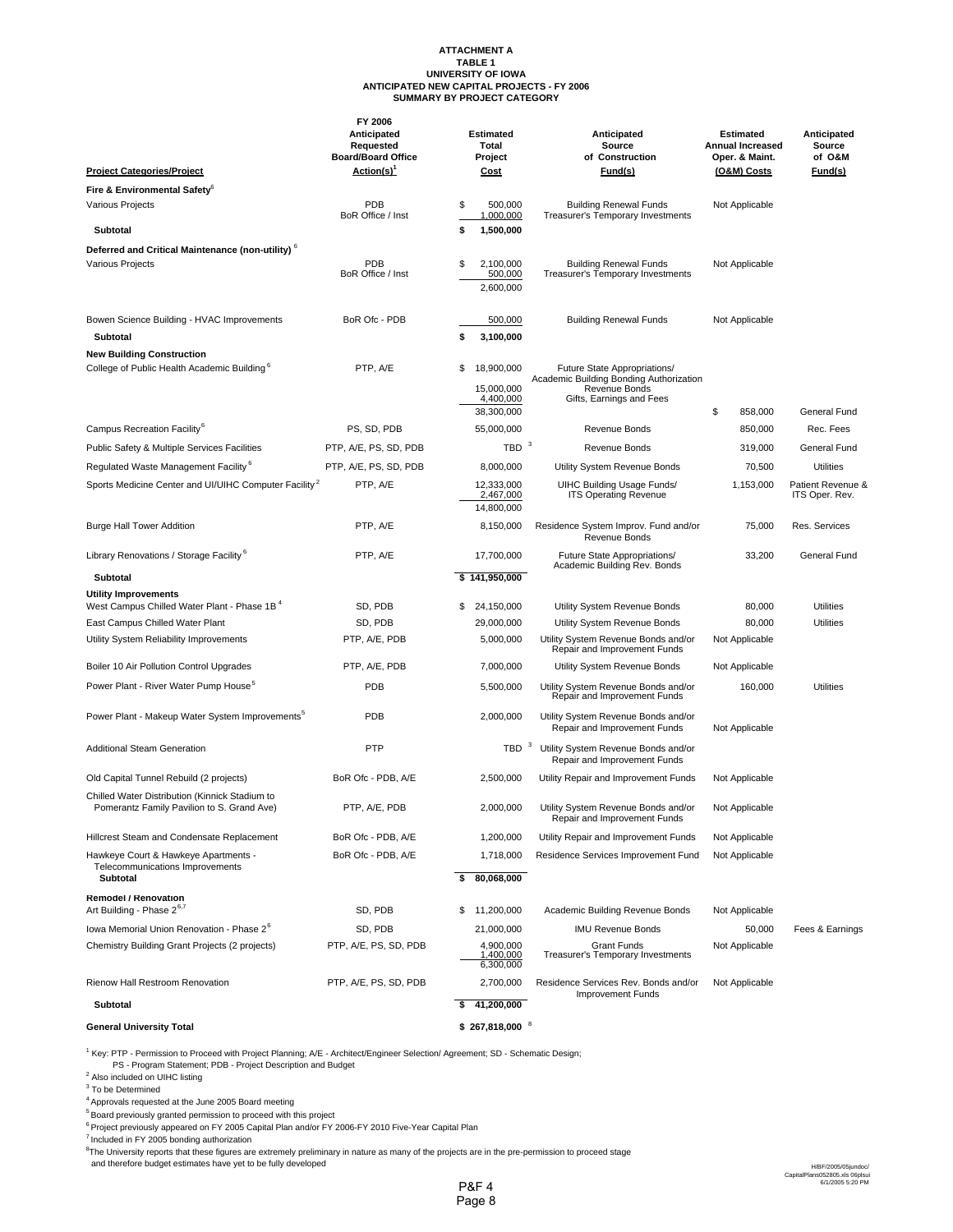#### **SUMMARY BY SOURCE OF FUNDS**

| <b>Building Renewal Funds</b>                                 | \$<br>3,100,000 |
|---------------------------------------------------------------|-----------------|
| Treasurer's Temporary Investments                             | 2.900.000       |
| Future State Appropriations / Academic Building Revenue Bonds | 36.600.000      |
| Gifts, Earnings and Fees                                      | 4.400.000       |
| Revenue Bonds                                                 | 70,000,000      |
| Academic Building Revenue Bonds                               | 11.200.000      |
| Grant Funds                                                   | 4,900,000       |
| Residence Services Improvement Funds or Revenue Bonds         | 12,568,000      |
| Utility System Revenue Bonds or Improvement Funds             | 86.350.000      |
| <b>IMU Revenue Bonds</b>                                      | 21.000.000      |
| <b>UIHC Building Usage Fund</b>                               | 12,333,000      |
| Information Technology Services Operating Revenue             | 2,467,000       |
| <b>Subtotal</b>                                               | \$267.818.000   |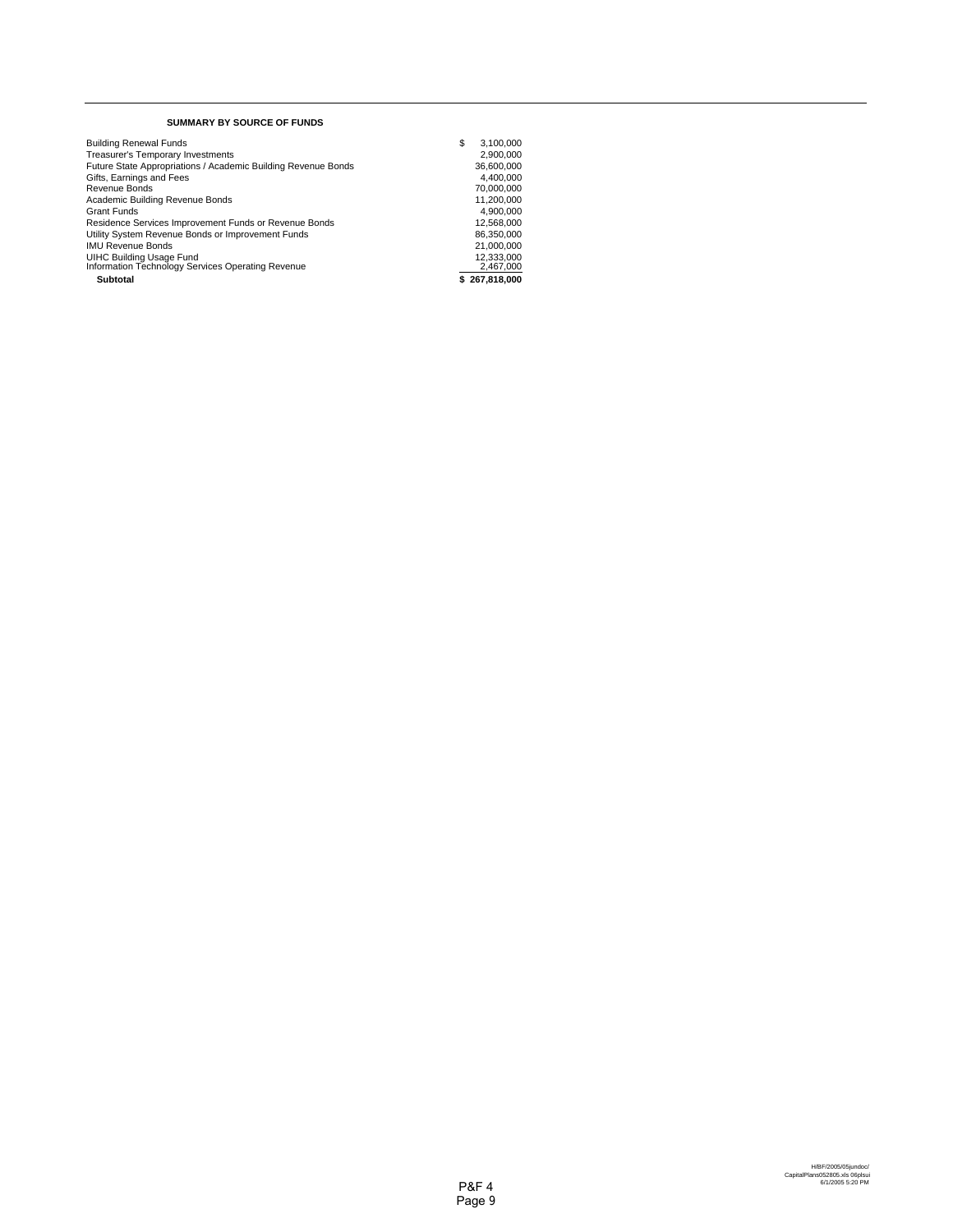# **SUMMARY BY PROJECT CATEGORY ANTICIPATED NEW CAPITAL PROJECTS - FY 2006 ATTACHMENT A TABLE 1 (cont.) UNIVERSITY OF IOWA HOSPITALS AND CLINICS**

**FY 2006**

| <b>Project Categories / Project</b>                                   | <b>FY ZUUD</b><br>Anticipated<br>Requested<br><b>Board / Board Office</b><br>$Action(s)^{1}$ | <b>Estimated</b><br>Total<br>Project<br>Cost | Anticipated<br>Source<br>of Construction<br>Fund(s)    | <b>Estimated</b><br><b>Annual Increased</b><br>Operations &<br>Maint. (O&M) Costs | Anticipated<br>Source<br>of O&M<br>Fund(s) |
|-----------------------------------------------------------------------|----------------------------------------------------------------------------------------------|----------------------------------------------|--------------------------------------------------------|-----------------------------------------------------------------------------------|--------------------------------------------|
| <b>Fire and Environmental Safety</b>                                  |                                                                                              |                                              |                                                        |                                                                                   |                                            |
| Sprinkler System Installations <sup>5</sup>                           | BoR Ofc - PDB                                                                                | 600,000                                      | UIHC Bldg. <sup>2</sup>                                | Not Applicable                                                                    |                                            |
| <b>Subtotal</b>                                                       |                                                                                              | \$<br>600,000                                |                                                        |                                                                                   |                                            |
| <b>New Building Construction</b>                                      |                                                                                              |                                              |                                                        |                                                                                   |                                            |
| Clinical Cancer Center Clinic & Infusion Therapy Suite <sup>5</sup>   | PTP, A/E, PS                                                                                 | \$16,088,000                                 | UIHC Bldg. <sup>2</sup>                                | \$<br>1,202,000                                                                   | Paying Patient Revenues                    |
| Sports Medicine Center and UI/UIHC Health Care Computer Facility 3, 5 | PTP, A/E                                                                                     | 14.800.000                                   | UIHC Bldg. <sup>2</sup>                                | 1,153,000                                                                         | Paying Patient Revenues                    |
|                                                                       |                                                                                              |                                              | Information Tech Services<br><b>Operating Revenues</b> |                                                                                   | Tech. Services Oper Rev                    |
| <b>Subtotal</b>                                                       |                                                                                              | \$30,888,000                                 |                                                        |                                                                                   |                                            |
| <b>Remodel/Renovation</b>                                             |                                                                                              |                                              |                                                        |                                                                                   |                                            |
| UI Heart Care Clinic & Diagnostic Lab. Ren. / Exp. <sup>5</sup>       | PTP, A/E, PS, SD, PDB                                                                        | 9,650,000<br>\$                              | UIHC Bldg. <sup>2</sup>                                | Not Applicable                                                                    |                                            |
| Pneumatic Tube System Upgrade/Replacement <sup>5</sup>                | PTP, A/E, PDB                                                                                | 5,925,000                                    | UIHC Bldg. <sup>2</sup>                                | Not Applicable                                                                    |                                            |
| Autopsy Suite Relocation <sup>5</sup>                                 | PTP. A/E                                                                                     | 3,019,000                                    | UIHC Bldg. <sup>2</sup>                                | Not Applicable                                                                    |                                            |
| Urology Clinic Renovation and Expansion <sup>5</sup>                  | PTP, A/E, PS, SD, PDB                                                                        | 3,000,000                                    | UIHC Bldg. <sup>2</sup>                                | Not Applicable                                                                    |                                            |
| Neurosurgery Clinic Renovation and Expansion <sup>5</sup>             | PTP, A/E, PS, SD, PDB                                                                        | 2,081,000                                    | UIHC Bldg. <sup>2</sup>                                | Not Applicable                                                                    |                                            |
| Boyd Tower / General Hospital Chilled Water System Infrast. Optim     | BoR Ofc - PDB                                                                                | 400,000                                      | UIHC Bldg. <sup>2</sup>                                | Not Applicable                                                                    |                                            |
| Carver Pavilion Chilled Water System Infrastructure Optimization      | BoR Ofc - PDB                                                                                | 339,000                                      | UIHC Bldg. <sup>2</sup>                                | Not Applicable                                                                    |                                            |
| Roof Replacements and Recovers (Multiple Projects) <sup>5</sup>       | BoR Ofc - PDB                                                                                | 2,175,000                                    | UIHC Bldg. <sup>2</sup>                                | Not Applicable                                                                    |                                            |
| Operating Suite Air Handling Unit Installation                        | BoR Ofc - PDB                                                                                | 440,000                                      | UIHC Bldg. <sup>2</sup>                                | Not Applicable                                                                    |                                            |
| Pappajohn Pavilion Curtain Wall Modifications                         | BoR Ofc - PDB                                                                                | 375,000                                      | UIHC Bldg. <sup>2</sup>                                | Not Applicable                                                                    |                                            |
| Center for Disabilities and Development Emergency Generator           |                                                                                              |                                              | UIHC Bldg. <sup>2</sup>                                | Not Applicable                                                                    |                                            |
| Replacement                                                           | BoR Ofc - PDB                                                                                | 250,000                                      | CDD Bldg. <sup>4</sup>                                 | Not Applicable                                                                    |                                            |
| <b>Subtotal</b>                                                       |                                                                                              | \$27,654,000                                 |                                                        |                                                                                   |                                            |
| <b>TOTAL</b>                                                          |                                                                                              | \$59,142,000                                 |                                                        |                                                                                   |                                            |

1 Key: PTP - Permission to Proceed with Project Planning; A/E - Architect/Engineer Selection/Agreement; PS - Program Statement; SD - Schematic Design; PDB - Project Description and Budget

<sup>2</sup> University Hospitals Building Usage Funds

<sup>3</sup> Also included on the listing for the General University

4 Center for Disabilities and Development Building Usage Funds

5 Project previously appeared on FY 2005 Capital Plan and/or FY 2006-FY 2010 Five-Year Capital Plan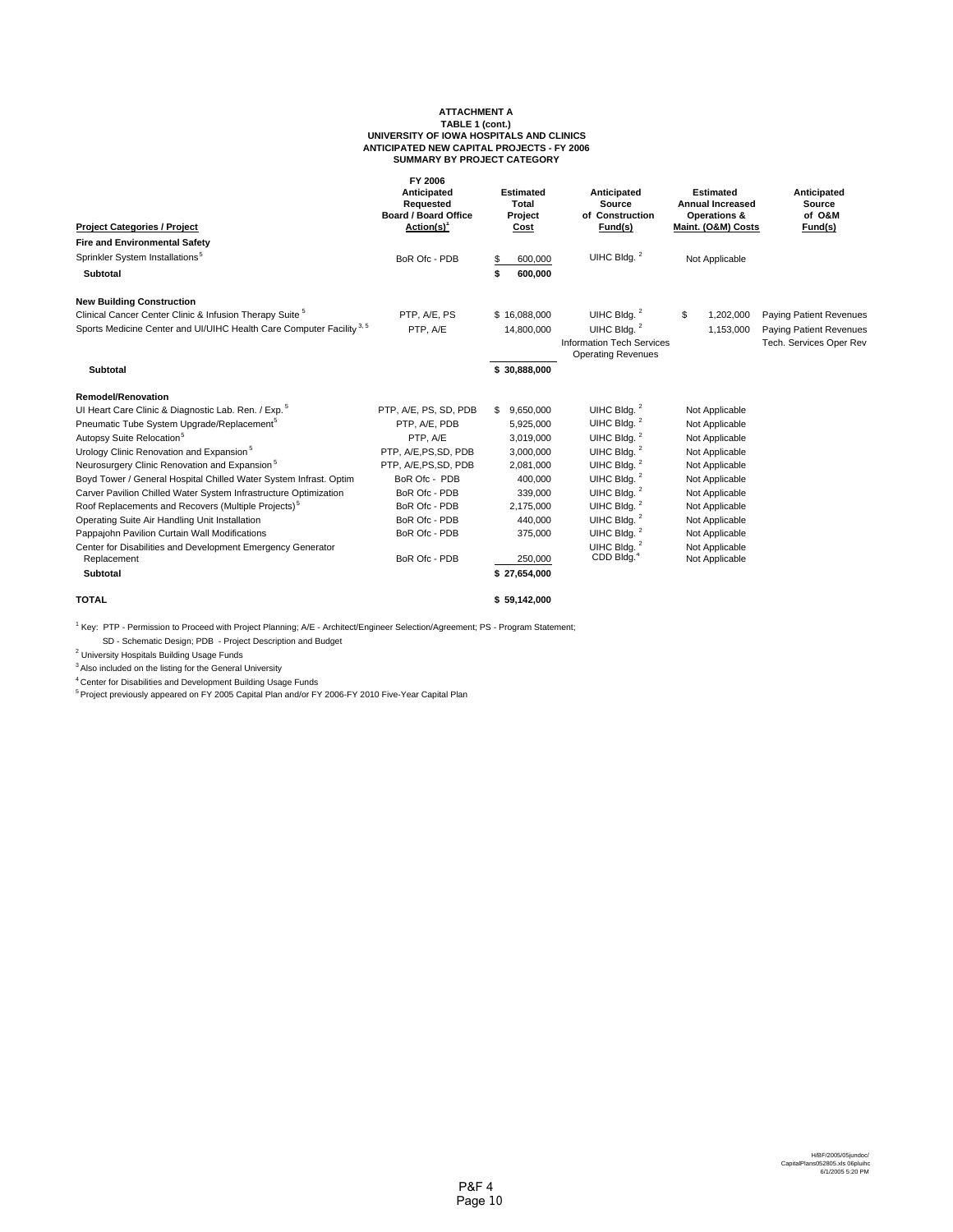#### **SUMMARY BY PROJECT CATEGORY ATTACHMENT A TABLE 2 IOWA STATE UNIVERSITY ANTICIPATED NEW CAPITAL PROJECTS - FY 2006**

**FY 2006**

| <b>Project Categories/ Project</b>                 | <b>FY 2006</b><br>Anticipated<br>Requested<br><b>Board / Board Office</b><br>Action(s) <sup>1</sup> | <b>Estimated</b><br>Total<br>Project<br>Cost | Anticipated<br>Source<br>of Construction<br>Fund(s)           | <b>Estimated</b><br><b>Annual Increased</b><br><b>Operations &amp;</b><br>Maint. (O&M) Costs | Anticipated<br>Source<br>of O&M<br>Fund(s) |
|----------------------------------------------------|-----------------------------------------------------------------------------------------------------|----------------------------------------------|---------------------------------------------------------------|----------------------------------------------------------------------------------------------|--------------------------------------------|
| Fire and Environmental Safety <sup>4</sup>         |                                                                                                     |                                              |                                                               |                                                                                              |                                            |
| Fire/Safety<br>Oak/Elm Hall - Exit Doors           | BoR Ofc - PDB<br>BoR Ofc - PDB                                                                      | \$<br>1,000,000<br>1,052,660                 | Academic Building Revenue Bonds<br>Residence System Funds     | Not Applicable                                                                               |                                            |
| <b>Subtotal</b>                                    |                                                                                                     | \$<br>2,052,660                              |                                                               |                                                                                              |                                            |
| <b>Building Deferred Maintenance<sup>4</sup></b>   |                                                                                                     |                                              |                                                               |                                                                                              |                                            |
| <b>Black Engineering Building Exterior Repairs</b> | BoR Ofc - PDB                                                                                       | \$<br>300,000                                | General Fund                                                  | Not Applicable                                                                               |                                            |
| <b>Building Repair</b>                             | BoR Ofc - PDB                                                                                       | 1,090,998                                    | <b>Building Repair Funds</b>                                  | Not Applicable                                                                               |                                            |
| Coover Hall General Deferred Maint.                | BoR Ofc - PDB                                                                                       | 250,000                                      | <b>General Funds</b>                                          | Not Applicable                                                                               |                                            |
| Forker Building Roof                               | BoR Ofc - PDB                                                                                       | 641,620                                      | <b>Building Repair Funds</b>                                  | Not Applicable                                                                               |                                            |
| Parks Library Elevators                            | BoR Ofc - PDB                                                                                       | 1,313,000                                    | <b>Building Repair Funds</b>                                  | Not Applicable                                                                               |                                            |
| Pearson Hall HVAC                                  | BoR Ofc - PDB                                                                                       | 433,000                                      | <b>General Funds</b>                                          | Not Applicable                                                                               |                                            |
| Richardson Court - Water Mitigation                | BoR Ofc - PDB                                                                                       | 494,400                                      | Residence System                                              | Not Applicable                                                                               |                                            |
| Science Hall Envelope and HVAC                     | BoR Ofc - PDB                                                                                       | 500,000                                      | <b>General Funds</b>                                          | Not Applicable                                                                               |                                            |
| Science 2 Elevators                                | BoR Ofc - PDB                                                                                       | 972,000                                      | <b>Building Repair Funds</b>                                  | Not Applicable                                                                               |                                            |
| Snedecor Hall General Def. Maint.                  | BoR Ofc - PDB                                                                                       | 500,000                                      | <b>General Funds</b>                                          | Not Applicable                                                                               |                                            |
| Sweeney Hall Exterior Repairs                      | BoR Ofc - PDB                                                                                       | 250,000                                      | <b>Building Repair Funds</b>                                  | Not Applicable                                                                               |                                            |
| Veterinary Medicine General Def. Maint.            | BoR Ofc - PDB                                                                                       | 250,000                                      | <b>General Funds</b>                                          | Not Applicable                                                                               |                                            |
| Zaffrano Physics Addition Elevators                | BoR Ofc - PDB                                                                                       | 500,000                                      | <b>General Funds</b>                                          | Not Applicable                                                                               |                                            |
| <b>Subtotal</b>                                    |                                                                                                     | \$<br>7,495,018                              |                                                               |                                                                                              |                                            |
| <b>New Building Construction</b>                   |                                                                                                     |                                              |                                                               |                                                                                              |                                            |
| Alumni Center <sup>4</sup>                         | PS, PDB, SD                                                                                         | \$<br>9,000,000                              | <b>Private Giving</b>                                         | \$<br>140.000                                                                                | Alumni Assn                                |
| <b>Subtotal</b>                                    |                                                                                                     | \$<br>9,000,000                              |                                                               |                                                                                              |                                            |
| <b>Remodel/Renovation</b>                          |                                                                                                     |                                              |                                                               |                                                                                              |                                            |
| Hilton Coliseum Improvements 2004 <sup>2</sup>     | PDB                                                                                                 | \$<br>8,000,000                              | Self-Liquidating Bonds                                        | Not Applicable                                                                               |                                            |
| MacKay Hall East Wing                              | BoR Ofc - PDB                                                                                       | 1,000,000                                    | <b>General Fund</b>                                           | Not Applicable                                                                               |                                            |
| <b>ISU Research Park - CTRE<sup>3</sup></b>        | BoR Ofc - PDB                                                                                       | 360,000                                      | <b>Facilities and Administrative</b><br>Indirect Cost Revenue | Not Applicable                                                                               |                                            |
| Olson Building Football Locker Room                | BoR Ofc - PDB                                                                                       | 300,000                                      | <b>Private Giving</b>                                         | Not Applicable                                                                               |                                            |
| Subtotal                                           |                                                                                                     | \$<br>9,660,000                              |                                                               |                                                                                              |                                            |
| <b>Utility Deferred Maintenance / Improvements</b> |                                                                                                     |                                              |                                                               |                                                                                              |                                            |
| Boiler #1 Superheater Repairs                      | BoR Ofc - PDB                                                                                       | \$<br>500,000                                | Utility Repair Funds                                          | Not Applicable                                                                               |                                            |
| Subtotal                                           |                                                                                                     | \$<br>500,000                                |                                                               |                                                                                              |                                            |
| <b>Parking Improvements</b>                        |                                                                                                     |                                              |                                                               |                                                                                              |                                            |
| West Campus Parking Ramp <sup>4</sup>              | PTP                                                                                                 | \$<br>7,700,000                              | Parking Division                                              | 20,000                                                                                       | Parking Div                                |
| <b>Subtotal</b>                                    |                                                                                                     | \$<br>7,700,000                              |                                                               |                                                                                              |                                            |
| <b>TOTAL</b>                                       |                                                                                                     | \$<br>36,407,678                             |                                                               |                                                                                              |                                            |

<sup>1</sup> Key: PTP - Permission to Proceed with Project Planning; A/E - Architect/Engineer Selection/Agreement; PS - Program Statement; SD - Schematic Design; PDB - Project Description and Budget

<sup>2</sup> Includes correction of fire safety items

3 Lease of space by CTRE from the ISU Research Park is included in P&F 5

4 Project previously appeared on FY 2005 Capital Plan and/or FY 2006-FY 2010 Five-Year Capital Plan

#### **SUMMARY BY SOURCE OF FUNDS**

| Total                           |   | 36.407.678 |
|---------------------------------|---|------------|
| Utility Enterprise Funds        |   | 500,000    |
| Indirect Cost Revenue           |   | 360.000    |
| <b>Residence System Funds</b>   |   | 1.547.060  |
| Parking System                  |   | 7,700,000  |
| Self-Liquidating Bonds          |   | 8,000,000  |
| <b>Private Giving</b>           |   | 9.300.000  |
| Building Repair / General Funds |   | 8,000,618  |
| Academic Building Revenue Bonds | S | 1.000.000  |
|                                 |   |            |

H/BF/2005/05jundoc/ CapitalPlans052805.xls 06plisu 6/1/2005 5:24 PM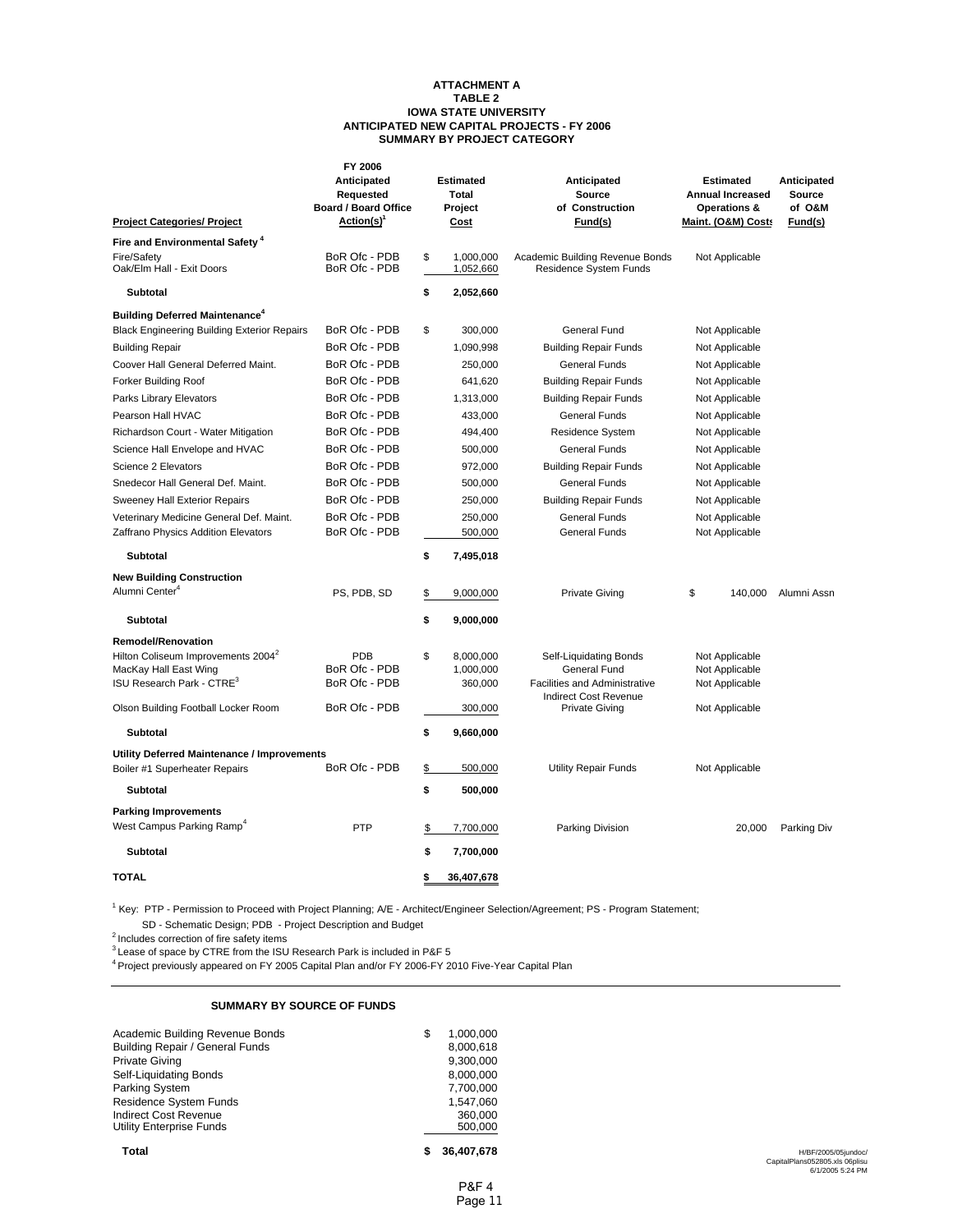#### **ATTACHMENT A TABLE 3 UNIVERSITY OF NORTHERN IOWA ANTICIPATED NEW CAPITAL PROJECTS - FY 2006 SUMMARY BY PROJECT CATEGORY**

| <b>Project Categories/ Project</b>                                                                                                                                                       | FY 2006<br>Anticipated<br>Requested<br><b>Board / Board Office</b><br>Action(s) <sup>1</sup> |          | Estimated<br>Total<br>Project<br>Cost                         | Anticipated<br>Source<br>of Construction<br>Fund(s)                                                                         | <b>Estimated</b><br><b>Annual Increased</b><br><b>Operations &amp;</b><br>Maint. (O&M) Costs |
|------------------------------------------------------------------------------------------------------------------------------------------------------------------------------------------|----------------------------------------------------------------------------------------------|----------|---------------------------------------------------------------|-----------------------------------------------------------------------------------------------------------------------------|----------------------------------------------------------------------------------------------|
| <b>Building Deferred Maintenance<sup>5</sup></b>                                                                                                                                         |                                                                                              |          |                                                               |                                                                                                                             |                                                                                              |
| Bender Hall Windows, Phase 1<br>Campbell Hall Restroom Repair & Replac, Phase 1                                                                                                          | BoR Ofc - PDB<br>BoR Ofc - PDB                                                               | \$       | 350.000<br>950,000                                            | <b>Residence System Funds</b><br>Residence System Funds                                                                     | Not Applicable<br>Not Applicable                                                             |
| <b>Subtotal</b>                                                                                                                                                                          |                                                                                              | \$       | 1,300,000                                                     |                                                                                                                             |                                                                                              |
| <b>New Building Construction</b><br>Human Performance Complex <sup>2, 5</sup>                                                                                                            | SD. PBD                                                                                      | \$<br>\$ | 2,500,000<br>1,772,077<br>1,177,923<br>1,500,000<br>6,950,000 | <b>Private Funds</b><br><b>Federal Funds</b><br>Rental Income<br><b>Institutional Funds</b>                                 | \$<br>114.436                                                                                |
| Warehouse Facility <sup>5</sup>                                                                                                                                                          |                                                                                              | \$<br>\$ | 200,000<br>150,000<br>350,000                                 | Sale of University Warehouse<br>Rental Income                                                                               | No Change                                                                                    |
| <b>Subtotal</b>                                                                                                                                                                          |                                                                                              | \$       | 7,300,000                                                     |                                                                                                                             |                                                                                              |
| <b>Remodel/Renovation</b>                                                                                                                                                                |                                                                                              |          |                                                               |                                                                                                                             |                                                                                              |
| Russell Hall Renovation <sup>3,5</sup>                                                                                                                                                   | PTP, A/E, PS, SD, PDB                                                                        | \$<br>\$ | 7.800.000<br>2,000,000<br>9,800,000                           | Academic Building Revenue Bonds<br><b>Private Funds</b>                                                                     | 69,809                                                                                       |
| Science Building Renovation Phase 3,4,5<br>23rd Street Market Renovation<br><b>UNI-Dome North End Renovation</b><br>Wellness/Recreation Center Locker Room Renovation<br><b>Subtotal</b> | SD, PDB<br>BoR Ofc - PDB<br>BoR Ofc - PDB<br>BoR Ofc - PDB                                   | S        | 300,000<br>650,000<br>500,000<br>\$22,350,000                 | 11,100,000 Academic Building Revenue Bonds<br>Residence System Improv. Funds<br><b>Institutional Funds</b><br>Private funds | 46,044<br>No Change<br>No Change<br>No Change                                                |
| Other                                                                                                                                                                                    |                                                                                              |          |                                                               |                                                                                                                             |                                                                                              |
| Institutional Roads - FY 2006                                                                                                                                                            | BoR Ofc - PDB                                                                                | \$       | 292,300                                                       | <b>Institutional Roads Funds</b>                                                                                            | Not Applicable                                                                               |
| Multimodal Facility <sup>4, 5</sup>                                                                                                                                                      | PS, SD, PBD                                                                                  |          | 15.042.000<br>3,629,000<br>\$18,671,000                       | <b>Federal Funds</b><br>Land Contrib, In-Kind Ser, Parking                                                                  | 175,000<br>\$                                                                                |
| <b>Subtotal</b>                                                                                                                                                                          |                                                                                              | \$       | 18,963,300                                                    |                                                                                                                             |                                                                                              |
| Total                                                                                                                                                                                    |                                                                                              |          | \$49,913,300                                                  |                                                                                                                             |                                                                                              |

<sup>1</sup> Key: PTP - Permission to Proceed with Project Planning; A/E - Architect/Engineer Selection/Agreement; PS - Program Statement;

SD - Schematic Design; PDB - Project Description and Budget

<sup>2</sup> Approvals requested at the June 2005 meeting<br><sup>3</sup> Included in FY 2005 bonding authorization<br><sup>4</sup> Permission to proceed with project planning previously granted<br><sup>5</sup> Project previously appeared on FY 2005 Capital Plan and/

#### **SUMMARY BY SOURCE OF FUNDS**

| Total                            | 49.913.300   |
|----------------------------------|--------------|
| Rental Income                    | 1,327,923    |
| Other                            | 4,121,300    |
| Institutional Funds              | 2.150.000    |
| Residence System Funds           | 1.600.000    |
| Private Funds                    | 5.000.000    |
| Current and Future Federal Funds | 16.814.077   |
| Academic Building Revenue Bonds  | \$18,900,000 |
|                                  |              |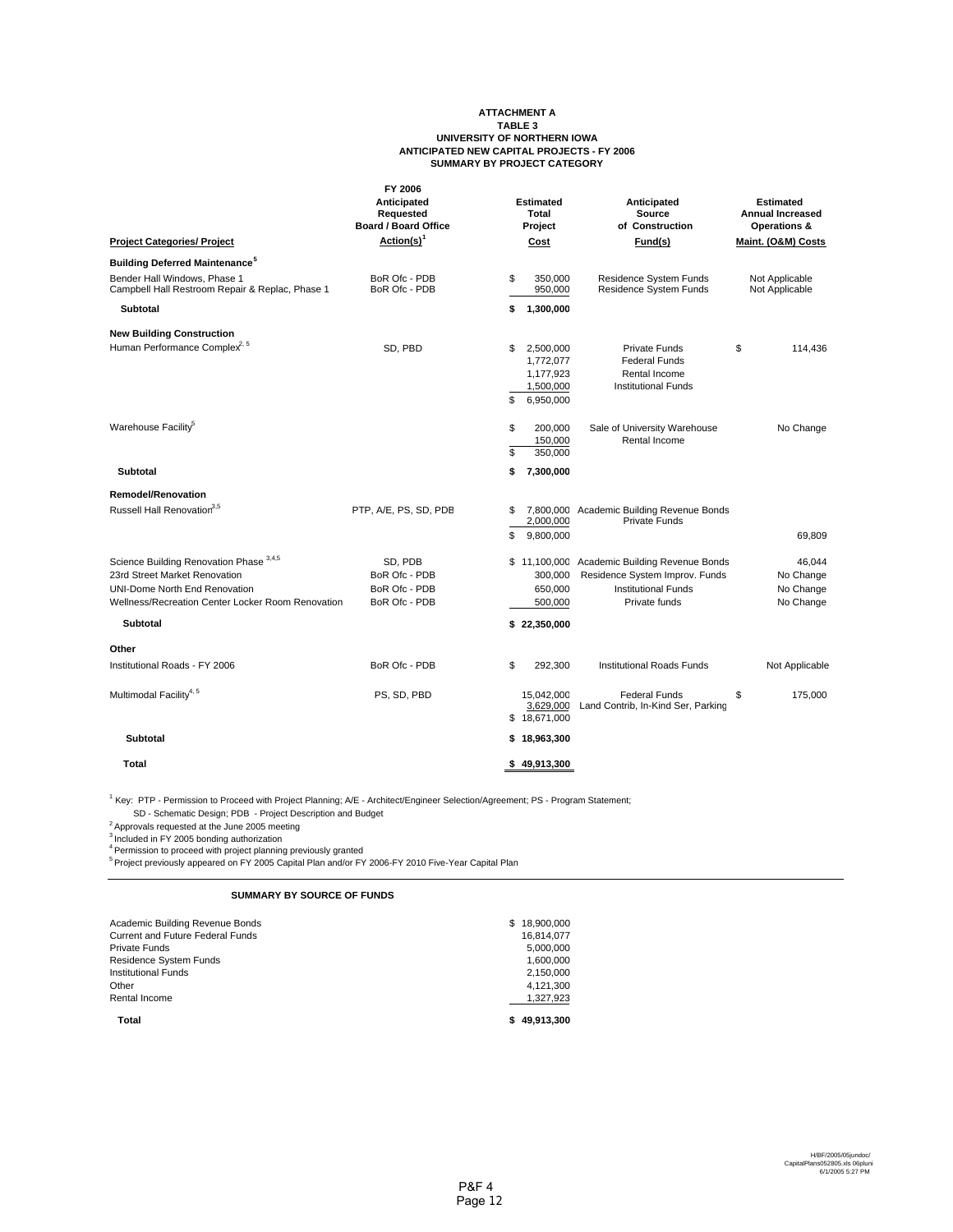#### **SUMMARY BY PROJECT CATEGORY ATTACHMENT A TABLE 4 IOWA SCHOOL FOR THE DEAF ANTICIPATED NEW CAPITAL PROJECTS - FY 2006**

| <b>Project Categories/ Project</b>                         | FY 2006<br>Anticipated<br>Requested<br><b>Board / Board Office</b><br>$Action(s)^1$ | <b>Estimated</b><br>Total<br>Project<br>Cost | Anticipated<br><b>Source</b><br>of Construction<br>Fund(s) | <b>Estimated</b><br>Annual<br><b>Operations &amp;</b><br>Maint. (O&M) Costs | Anticipated<br><b>Source</b><br>of O&M<br>Fund(s) |
|------------------------------------------------------------|-------------------------------------------------------------------------------------|----------------------------------------------|------------------------------------------------------------|-----------------------------------------------------------------------------|---------------------------------------------------|
| <b>Building Deferred Maintenance</b>                       |                                                                                     |                                              |                                                            |                                                                             |                                                   |
| Utility System Replacement, Ph VI <sup>2</sup>             | BoR Ofc - PDB                                                                       | \$275,000                                    | <b>Capital Appropriations</b>                              | Not Applicable                                                              |                                                   |
| <b>Subtotal</b>                                            |                                                                                     | \$275,000                                    |                                                            |                                                                             |                                                   |
| <b>Remodel/Renovation</b>                                  |                                                                                     |                                              |                                                            |                                                                             |                                                   |
| Decommissioning of Swimming Pool &<br>Locker Room, Phase 1 | BoR Ofc - PDB                                                                       | \$150,000<br>150,000                         | <b>Building Repair</b><br><b>Restricted Funds</b>          | Not Applicable                                                              |                                                   |
| <b>Subtotal</b>                                            |                                                                                     | \$300,000                                    |                                                            |                                                                             |                                                   |
| <b>TOTAL</b>                                               |                                                                                     | \$575,000                                    |                                                            |                                                                             |                                                   |

| <b>SUMMARY BY SOURCE OF FUNDS</b> |  |  |
|-----------------------------------|--|--|
|                                   |  |  |

| <b>TOTAL</b>                                  | \$575,000 |
|-----------------------------------------------|-----------|
| <b>Building Repair &amp; Restricted Funds</b> | 300,000   |
| Capital Appropriations                        | \$275,000 |

<sup>1</sup> Key: PTP - Permission to Proceed with Project Planning; A/E - Architect/Engineer Selection/Agreement; PS - Program Statement; SD - Schematic Design; PDB - Project Description and Budget

 $2$  Pending approval of funding in HF 875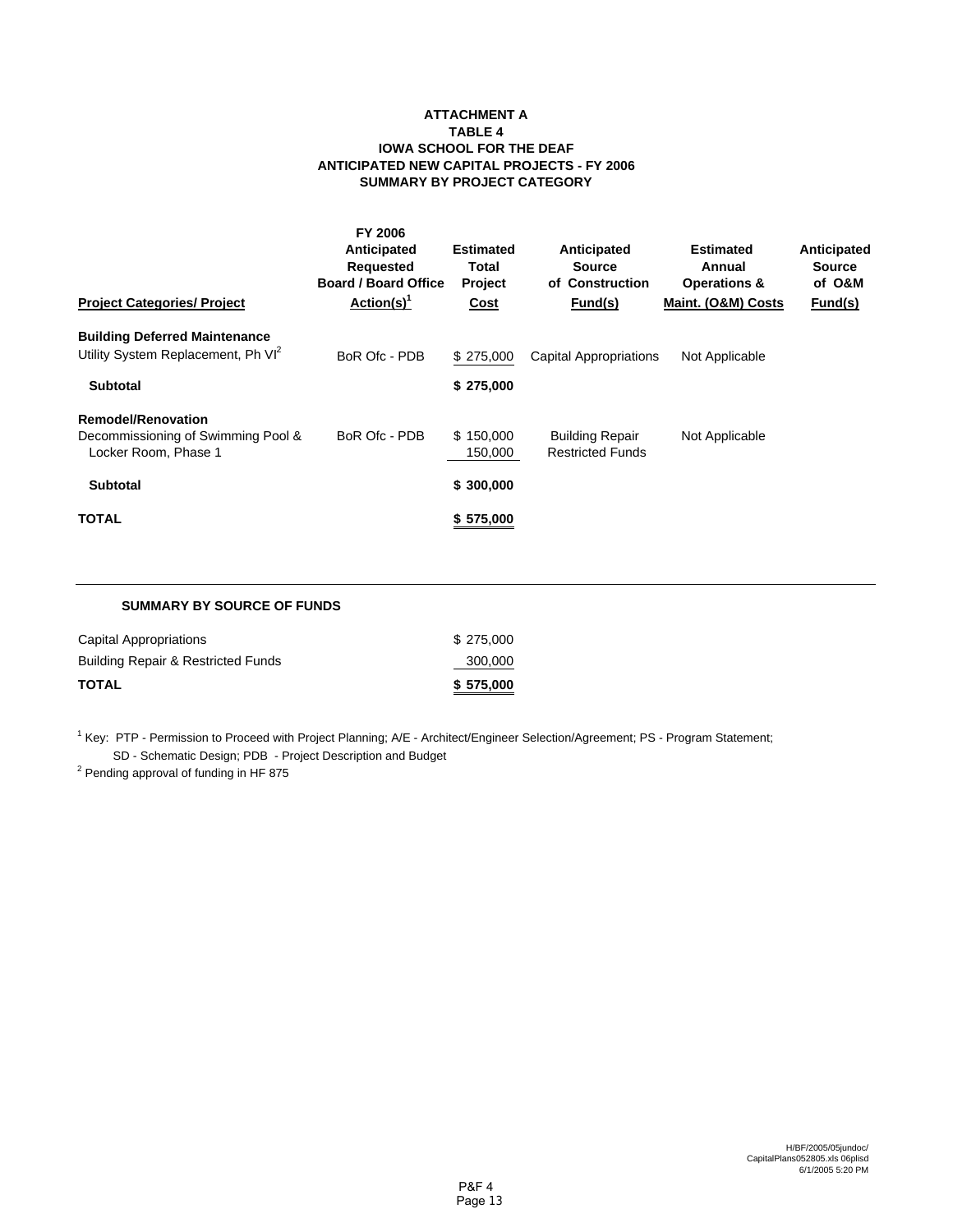#### **TABLE 5 IOWA BRAILLE AND SIGHT SAVING SCHOOL ANTICIPATED NEW CAPITAL PROJECTS - FY 2006 SUMMARY BY PROJECT CATEGORY ATTACHMENT A**

|                                   | <b>Estimated</b> | Anticipated     | <b>Estimated</b>        | Anticipated |
|-----------------------------------|------------------|-----------------|-------------------------|-------------|
|                                   | Total            | Source          | Annual                  | Source      |
|                                   | <b>Project</b>   | of Construction | <b>Operations &amp;</b> | of O&M      |
| <b>Project Categories/Project</b> | <u>Cost</u>      | Fund(s)         | Maint. (O&M) Costs      | Fund(s)     |
|                                   |                  |                 |                         |             |

The School does not anticipate undertaking any new projects with budgets exceeding \$250,000 during FY 2006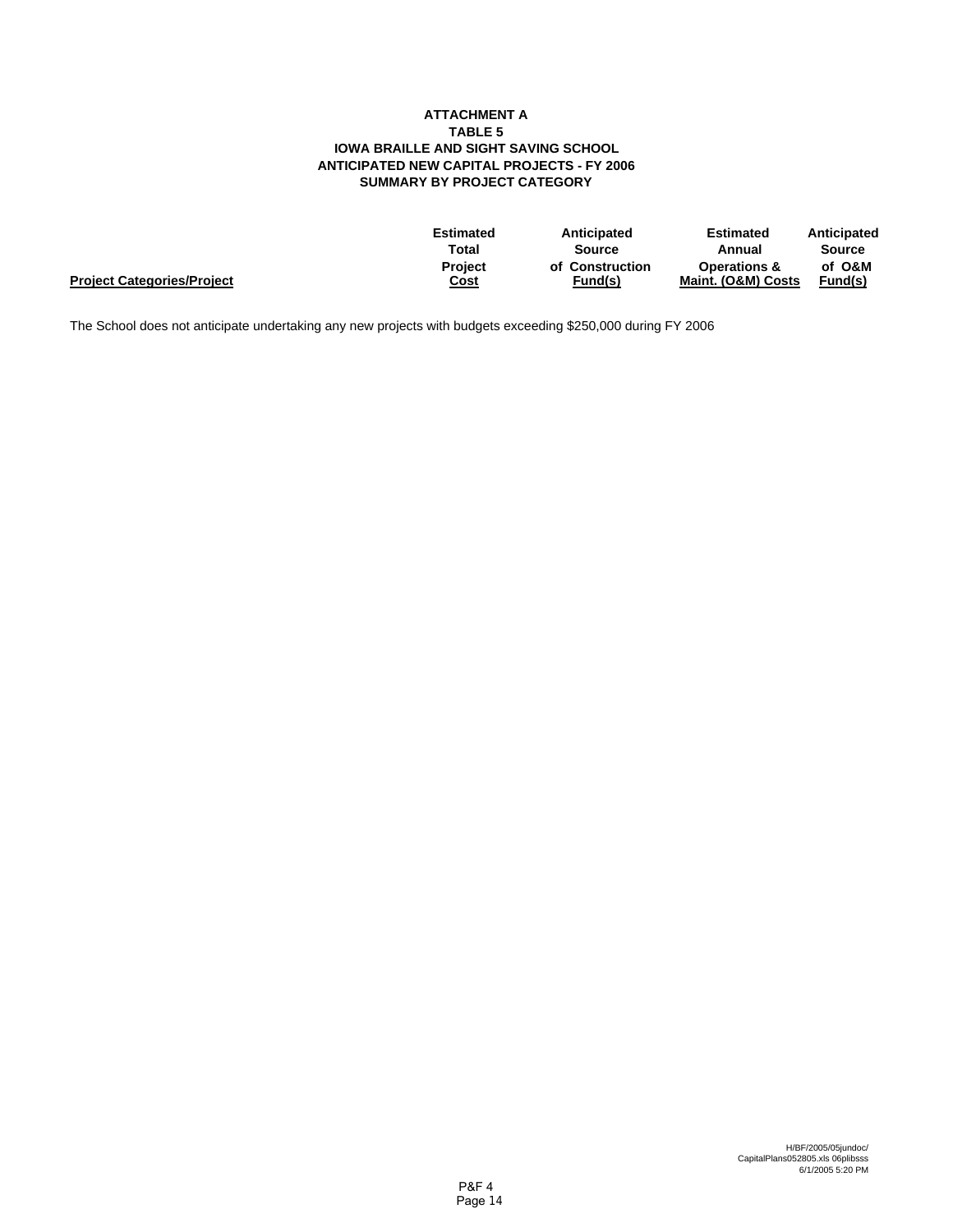## **TABLE 6 STATUS REPORT PROJECTS WITH BUDGETS EXCEEDING \$1 MILLION FOR WHICH CONSTRUCTION IS SCHEDULED TO BE COMPLETED DURING FY 2006 ATTACHMENT A**

| University of Iowa                 |                                                                     | <b>Approved</b><br>Project<br><b>Budget</b> |
|------------------------------------|---------------------------------------------------------------------|---------------------------------------------|
|                                    |                                                                     | \$                                          |
|                                    | General University Art Building - Phase 1                           | 20,483,000                                  |
|                                    | Bowen Science Building - Remodeling for Biochemistry                | 3,235,000                                   |
|                                    | Dey House Addition                                                  | 2,826,000                                   |
|                                    | Hawkins Drive - Steam Distribution Improvements                     | 1,355,000                                   |
|                                    | Kinnick Stadium - Lot 43 Improvements                               | 2,066,000                                   |
|                                    | Melrose Avenue Parking Facility Expansion                           | 16,500,000                                  |
|                                    | Old Capitol - Fire Restoration and Building Improvements - Phase II | 2,950,000                                   |
|                                    | <b>Pomerantz Center</b>                                             | 17,589,000                                  |
|                                    | Roy J. and Lucille A. Carver Biomedical Research Building           | 43,285,000                                  |
|                                    | <b>Subtotal</b>                                                     | \$110,289,000                               |
| <b>Hospitals and Clinics</b>       |                                                                     |                                             |
|                                    | Center of Excellence in Image-Guided Radiation Therapy and          |                                             |
|                                    | 3-Story Building Shell above the Center of Excellence               | \$<br>39,644,000                            |
|                                    | Intermediate Pulmonary Care Unit Development                        | 4,700,000                                   |
|                                    | Positron Emission Tomography Imaging Center Expansion               | 2,460,000                                   |
|                                    | <b>Subtotal</b>                                                     | 46,804,000                                  |
| <b>lowa State University</b>       |                                                                     |                                             |
|                                    | Carver Co-Laboratory Greenhouse                                     | \$<br>2,200,000                             |
|                                    | <b>EH&amp;S Regulated Materials Facility</b>                        | 9,360,000                                   |
|                                    | <b>General Classrooms and Auditoriums</b>                           | 14,238,500                                  |
|                                    | Memorial Union - Parking Facility Structural Repairs                | 3,400,000                                   |
|                                    | Pearson Hall Remodeling                                             | 6,958,420                                   |
|                                    | Storms and Knapp Halls Demolition                                   | 4,859,210                                   |
|                                    | Utilities - Power Plant - Turine Genrator #6                        | 12,000,000                                  |
|                                    |                                                                     | \$53,016,130                                |
| <b>University of Northern lowa</b> |                                                                     |                                             |
|                                    | Innovative Teaching and Technology Center                           | \$<br>18,100,000                            |
|                                    | Student Health Center Expansion                                     | 3,750,000                                   |
|                                    | <b>Subtotal</b>                                                     | \$21,850,000                                |
|                                    | <b>TOTAL</b>                                                        | \$231,959,130                               |
|                                    |                                                                     |                                             |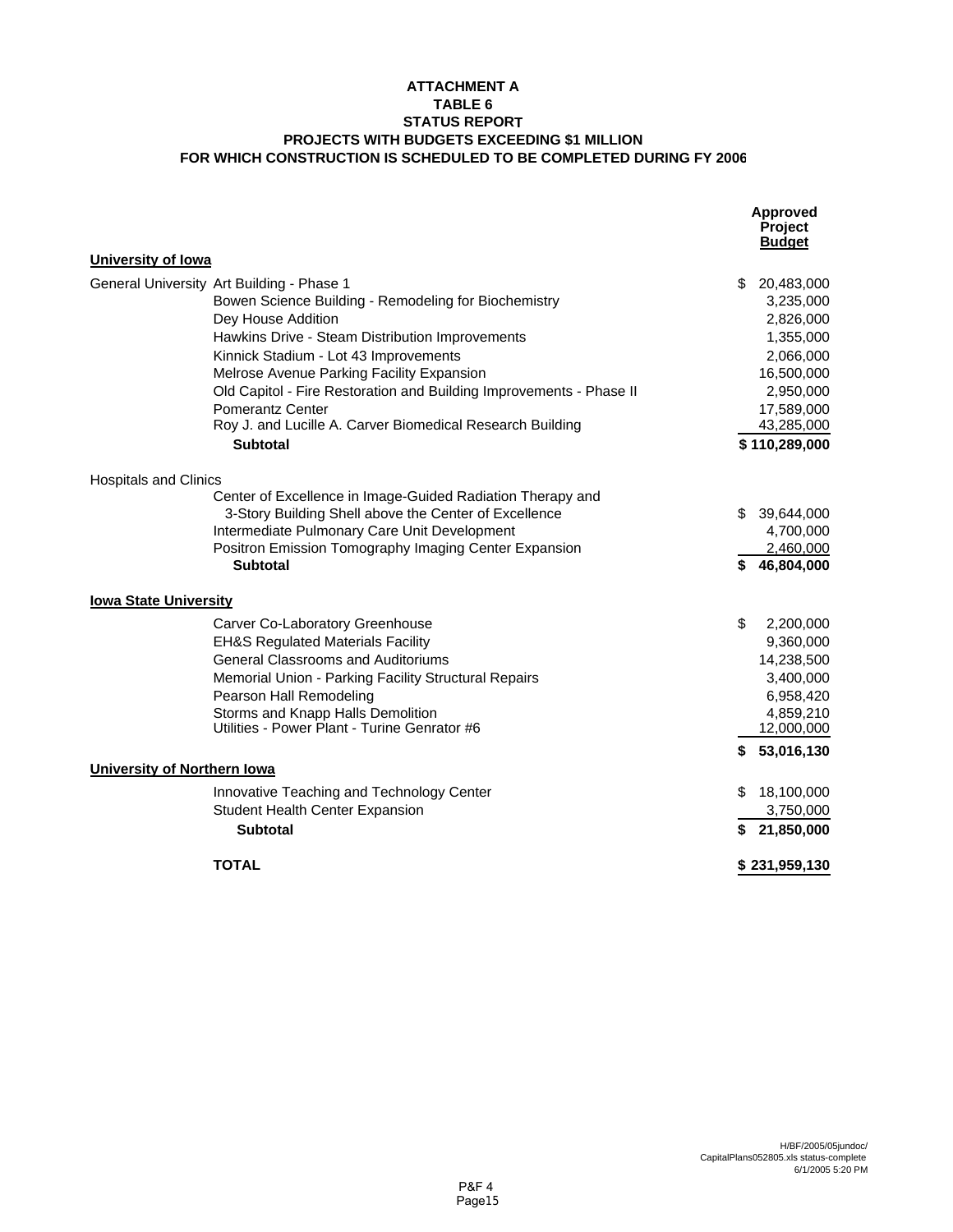## **TABLE 7 ATTACHMENT A STATUS REPORT PROJECTS WITH BUDGETS EXCEEDING \$1 MILLION FOR WHICH CONSTRUCTION IS SCHEDULED TO CONTINUE THROUGHOUT FY 2006**

|                              |                                                                                                               |           | <b>Approved</b><br><b>Project</b><br><b>Budget</b> |
|------------------------------|---------------------------------------------------------------------------------------------------------------|-----------|----------------------------------------------------|
| <b>University of lowa</b>    |                                                                                                               |           |                                                    |
| <b>General University</b>    | <b>Chemistry Building Renovation</b>                                                                          | \$        | 35,200,000                                         |
|                              | Kinnick Stadium Renovation                                                                                    |           | 86,825,000                                         |
|                              | Mayflower Residence Hall - Replace Piping                                                                     |           | 15,000,000                                         |
|                              | Medical Laboratories - Research Laboratories Renovation<br>West Campus Plant Development/Expansion - Phase 2A |           | 5,304,000                                          |
|                              | (Renovation)                                                                                                  |           | 15,700,000                                         |
|                              | West Campus Tennis - Recreation Center and Sports                                                             |           |                                                    |
|                              | <b>Activity Fields</b>                                                                                        |           | 12,000,000                                         |
|                              | <b>Subtotal</b>                                                                                               | \$        | 170,029,000                                        |
| <b>Hospitals and Clinics</b> | <b>Emergency Treatment Center Expansion and Renovation</b>                                                    | \$        | 30,000,000                                         |
|                              | Pediatric Inpatient Unit Renovation                                                                           |           | 11,875,000                                         |
|                              | MRI Center Renovation and System Installation - Phase 2                                                       |           | 3,750,000                                          |
|                              | <b>Subtotal</b>                                                                                               | \$        | 45,625,000                                         |
| <b>lowa State University</b> |                                                                                                               |           |                                                    |
|                              | <b>Morrill Hall Renovation</b>                                                                                | \$        | 10,285,500                                         |
|                              | <b>Subtotal</b>                                                                                               |           | 10,285,500                                         |
| University of Northern Iowa  |                                                                                                               |           |                                                    |
|                              | <b>McLeod Center</b>                                                                                          | <u>\$</u> | 22,843,199                                         |
|                              | <b>Subtotal</b>                                                                                               | Ś         | 22,843,199                                         |
|                              | <b>TOTAL</b>                                                                                                  |           | 248,782,699                                        |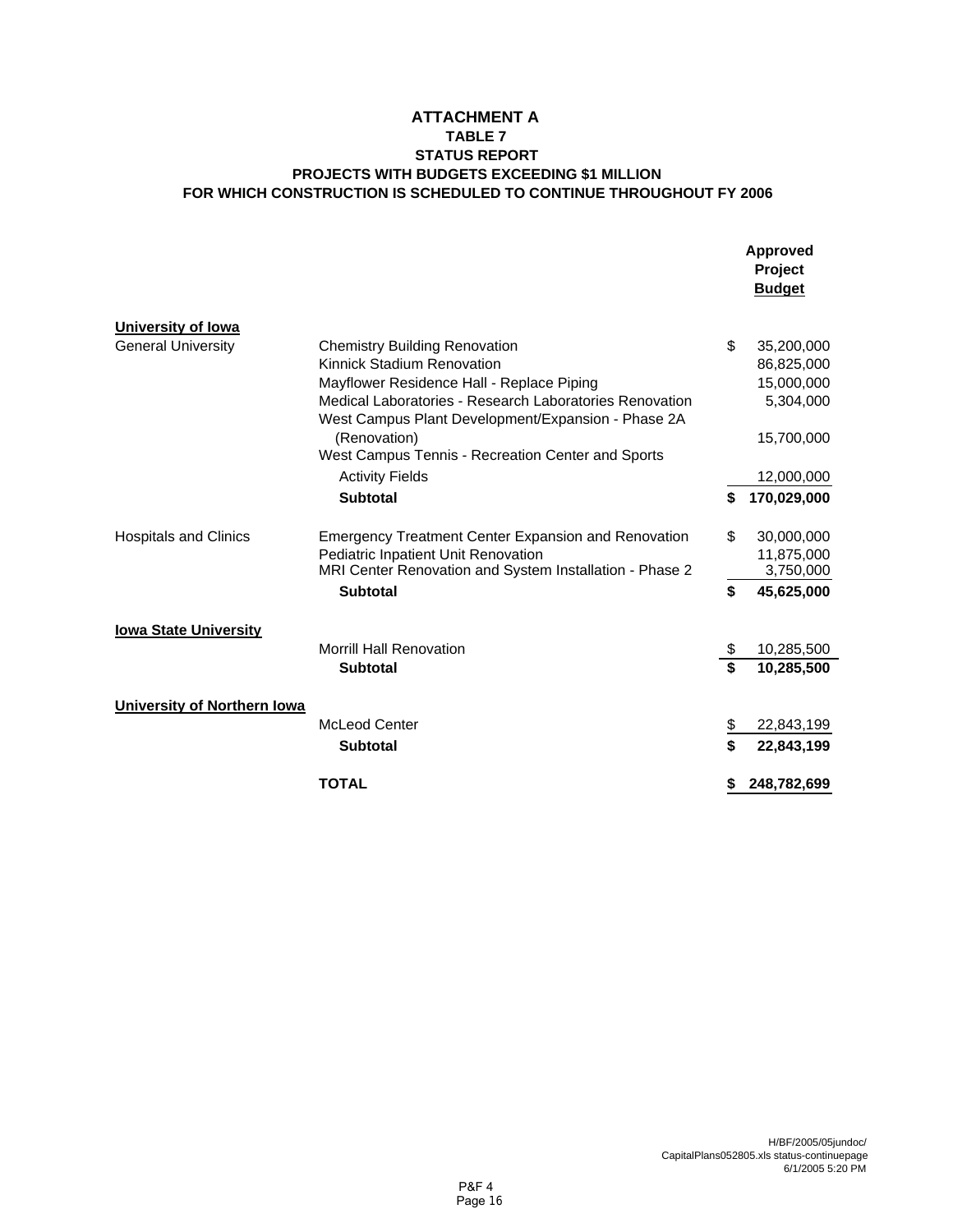## **ATTACHMENT A FOR WHICH CONSTRUCTION IS SCHEDULED TO COMMENCE IN FY 2006 TABLE 8 STATUS REPORT PROJECTS WITH BUDGETS EXCEEDING \$1 MILLION**

|                                    |                                                                                                                |           | <b>Approved</b><br>Project<br><b>Budget</b> |
|------------------------------------|----------------------------------------------------------------------------------------------------------------|-----------|---------------------------------------------|
| <b>University of lowa</b>          |                                                                                                                |           |                                             |
| <b>General University</b>          | Iowa Memorial Union Renovation - Phase 1<br>Old Capitol - Fire Restoration and Building Improvements - Phase 3 | \$        | 9,900,000<br>1,350,000                      |
|                                    | <b>Subtotal</b>                                                                                                | \$        | 11,250,000                                  |
| <b>Hospitals and Clinics</b>       | Ambulatory Surgery Center and Procedure Suites and<br>Replacement Ambulatory Care Clinics Development          | \$        | 39,600,000                                  |
|                                    | <b>Patient and Visitor Services Center</b>                                                                     |           | 4,606,500                                   |
|                                    | Nursing Clinical Education Center                                                                              |           | 3,800,000                                   |
|                                    | <b>Subtotal</b>                                                                                                | \$        | 48,006,500                                  |
| <b>lowa State University</b>       |                                                                                                                |           |                                             |
|                                    | Coover Hall Addition and Renovation - Phase 1                                                                  | \$        | 16,500,000                                  |
|                                    | Dairy / Animal Science Education & Discovery Facility - Phase 1                                                |           | 15,350,000                                  |
|                                    | <b>Memorial Union Renovation</b>                                                                               |           | 17,000,000                                  |
|                                    | <b>Student Success Center</b>                                                                                  |           | 9,775,000                                   |
|                                    | <b>Subtotal</b>                                                                                                | \$        | 58,625,000                                  |
| <b>University of Northern lowa</b> |                                                                                                                |           |                                             |
|                                    | <b>Business and Community Services - Phase 1</b>                                                               | <u>\$</u> | 4,646,000                                   |
|                                    | <b>Subtotal</b>                                                                                                | \$        | 4,646,000                                   |
|                                    | <b>TOTAL</b>                                                                                                   | \$        | 122,527,500                                 |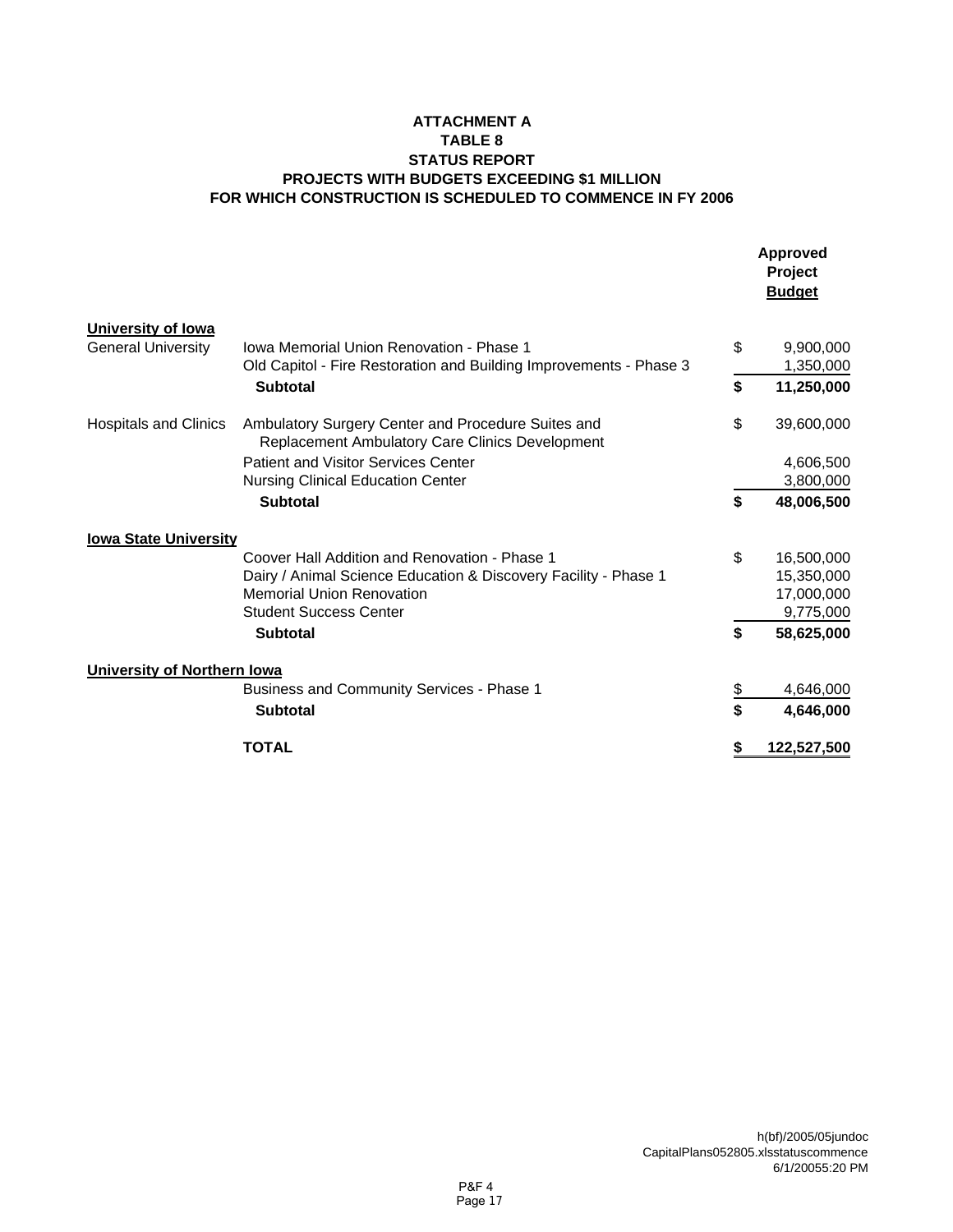## **ATTACHMENT A FOR WHICH DESIGN WILL CONTINUE IN FY 2006 TABLE 9 STATUS REPORT PROJECTS WITH BUDGETS EXCEEDING \$1 MILLION**

|                              |                                                                                           | Approved<br>Project<br><b>Budget</b> |
|------------------------------|-------------------------------------------------------------------------------------------|--------------------------------------|
| <b>Iowa State University</b> | College of Veterinary Medicine - Teaching Hospital and Diagnostic<br>Laboratory - Phase 1 | 51,050,000                           |
|                              | TOTAL                                                                                     | 51,050,000                           |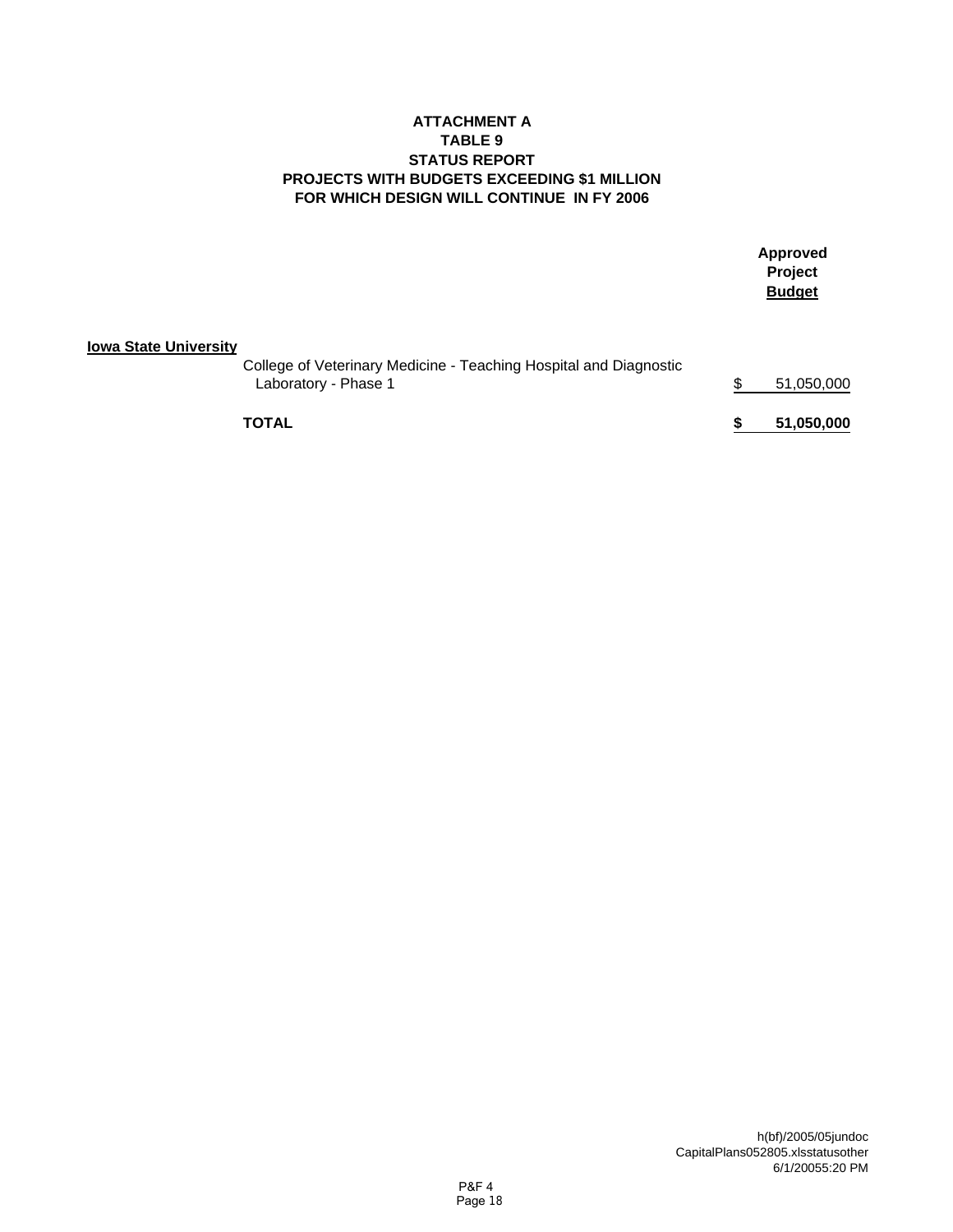## **ATTACHMENT B INSTITUITONAL PRIORITZATION OF ANTICIPATED CAPITAL PROJECTS**

## **University of Iowa**

The University of Iowa has provided the following information regarding prioritization:

The capital projects list provided by the University consists of projects that are anticipated to be taken to the Board for its consideration during FY 2006. Relative priority, funding and timing factors are used to determine this list. Many of the projects have already been considered by the Board and the University anticipates further consideration within the fiscal year ahead. All of these projects cannot be ranked linearly in terms of importance, but when funding source and timing are considered, it is possible to array these projects. Indeed, there is substantial attrition among potential projects by the University and its various organizations before this list is provided annually to the Board. Even subsequent to preparing this list, the University's Capital Project Review Process must be accomplished and produce a positive result. That process is led by the Provost and the Senior Vice President and Treasurer. What follows is an explanation of this prioritization by funding source.

Fire and Environmental Safety projects are ranked in a very rigorous process that takes into consideration risk, cost and opportunity. This process has been described in depth previously to the Board Office in its annual reports. During FY 2006, \$1.5 million will be committed for this purpose in addition to considerable fire safety project components of larger UI remodeling projects – e.g. IMU and Art Phase 2.

Deferred Maintenance is managed in the same way as fire safety with the UI's Facilities Management prioritizing the \$3.1 million shown in this report. Again, timing, opportunity and relative importance are all considered. As with fire safety, many deferred maintenance improvements are embedded within other larger remodeling projects and not done as stand alone projects. Prioritization of deferred maintenance will increasingly be guided by comprehensive facilities audits now being completed by ISES Corporation.

Predominately State Financed projects include three in this list: College of Public Health Academic Building, Art Phase II remodeling (academic revenue bonding approved), and Library Renovations/Storage Facility. The Board will be considering the College of Public Health and Library Storage requests and others in its evaluation of the University's 5-year state Capital Request.

Predominantly Student Fee Supported projects are in two groups, one where the necessary student fees and revenue streams are in place (IMU Phase 1) and the second where the Board has yet to consider and approve the student fee or other charges needed for the projects (the new Campus Recreation Facility and Phase 2 of the IMU Renovation). In both of the latter examples, the University presented at the September, 2004 Board meeting overviews of its Student Services facilities plans and related student fee consequences.

Residence Services Supported projects are three: Rienow Hall Restroom renovations, Hawkeye Court and Hawkeye Drive Apartments Telecommunications Improvements, and the Burge Hall Tower Addition. The last project has yet to be considered within the University's Capital Projects Review Process.

Utility Improvements are prioritized by the University's Facilities Management and presented for funding through the Utilities Enterprise which was established by the Board about 20 years ago.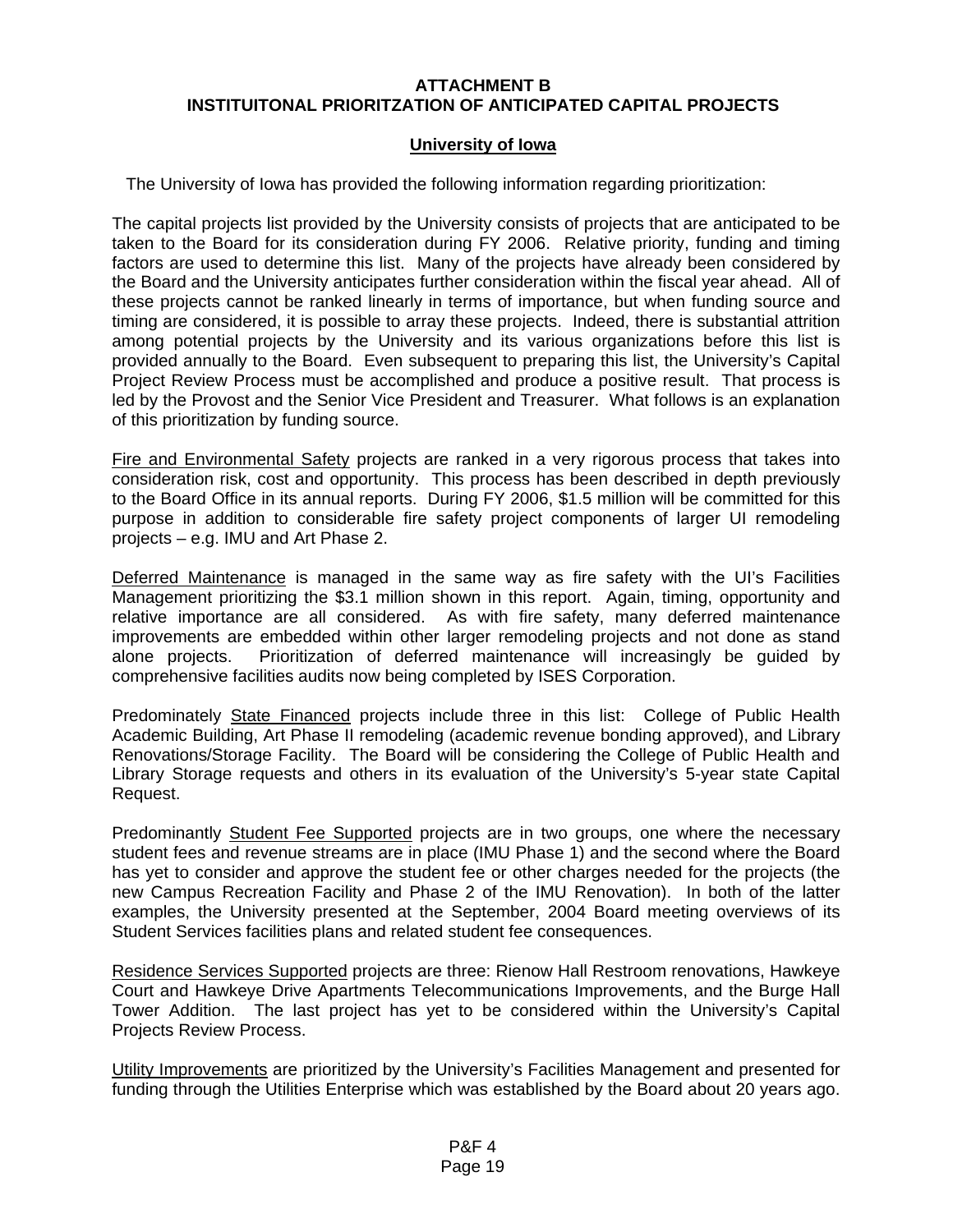The current list of larger utility projects is determined to be of most importance, and exclude projects already authorized. The projects are listed by current priority in Section D (excluding the Residence Services project).

There are two predominantly Research Grant Supported projects of greater than \$1 million within the University's FY 2006 plan: Chemistry Building external grant and Chemistry Building NIH Grant, both of which update laboratory spaces not affected by the current and approved Chemistry Building Renovation project. Indeed, they are complementary to the state-supported project underway in Chemistry. Non-grant funds will be used to support infrastructure improvements that enable the creation of modern research laboratories funded by external grants.

# **University of Iowa Hospitals and Clinics**

University of Iowa Hospitals and Clinics have provided the following information:

As previously noted, all of the projects identified on UIHC's FY 2006 Capital Plan are contingent on the availability of self-generated UI Hospitals and Clinics funding, approval through UIHC's annual capital budget process, conclusions and recommendations adopted in developing UIHC's strategic facilities plan for FY 2006 – 2025, and approval of each project by the Board of Regents, State of Iowa. The Priority #1 projects listed on this plan represent those that have received internal funding authorization based on the need to meet requirements for compliance with life-safety and building codes or regulatory and accreditation standards of such organizations as the Occupational Safety and Health Administration and Joint Commission on Accreditation of Healthcare Organizations; and those projects that will provide for the development of patient care and support facilities necessary to meet new patient service needs or anticipated continued growth in patient volume while enhancing revenues and/or decreasing operating expenses. The Priority #2 projects are those that have received internal funding authorization and are essential to meet commitments related to the UIHC's mission or achievement of specific elements of its strategic plan, although no significant revenue enhancements or cost reductions are anticipated to directly accrue from undertaking the project.

The "cutting edge" responsibility of the UIHC constantly brings about some revision in planning. While the foregoing capital plan includes all projects now envisioned for FY 2006, it is possible that the dynamics of clinical service-educational demands and corollary societal forces and accreditation regulatory requirements will necessitate initiating other projects. In accord with long-standing practice, any such changes that arise will be fully documented for consideration and approval by the Board of Regents, State of Iowa.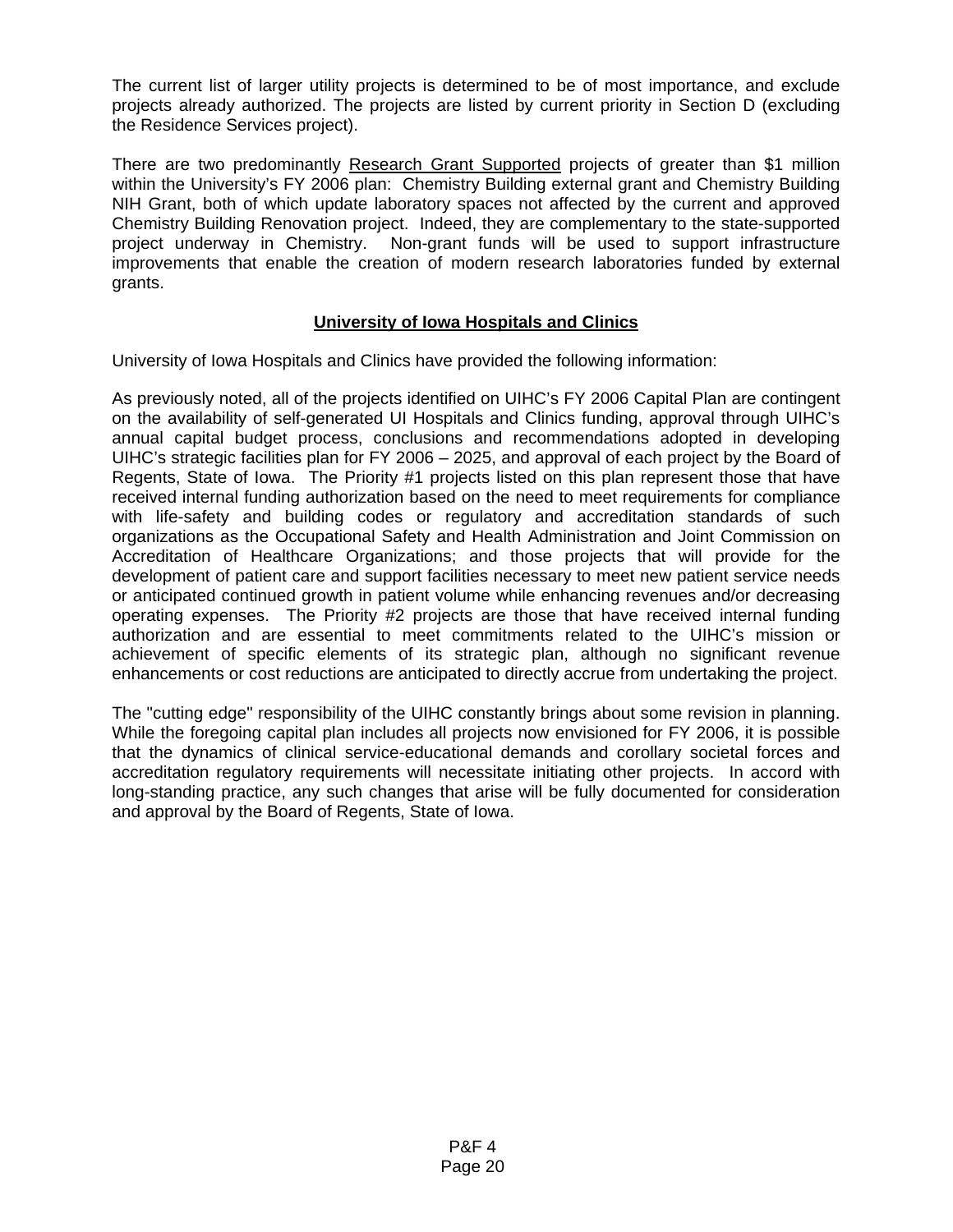# **Iowa State University**

The University has provided the following information regarding project priorities:

Project priorities have been established using a number of criteria:

- Personal safety of students, faculty, staff and visitors
- Preservation and protection of facility infrastructure
- Academic program priorities
- Likelihood of project funding from bond authorization and private giving

The priority list is a combination of all of these considerations with first emphasis to safety, followed by facility repair, and then to high priority academic projects where funding is going to be available. Later projects on the list are to be initiated when enterprise funds or private giving becomes available.

# **Project Priorities**

Fire Safety Oak/Elm Hall- Fire Safety Improvements – Exit Doors Building Repair Alumni Center Snedecor Hall General Deferred Maintenance Coover Hall General Deferred Maintenance Veterinary Medicine General Deferred Maintenance Parks Library Elevators Black Engineering Building Exterior Repairs Science 2 Elevators Science Hall Envelope and HVAC Pearson Hall HVAC Hilton Coliseum Improvements 2004 Sweeney Hall Exterior Repairs RCA Water Mitigation Forker Building Roof Zaffrano Physics Addition Elevators Utilities – Boiler 1 Superheater Repairs MacKay Hall East Wing Olson Building Football Locker Room ISU Research Park – Center for Transportation Research and Education West Campus Parking Ramp